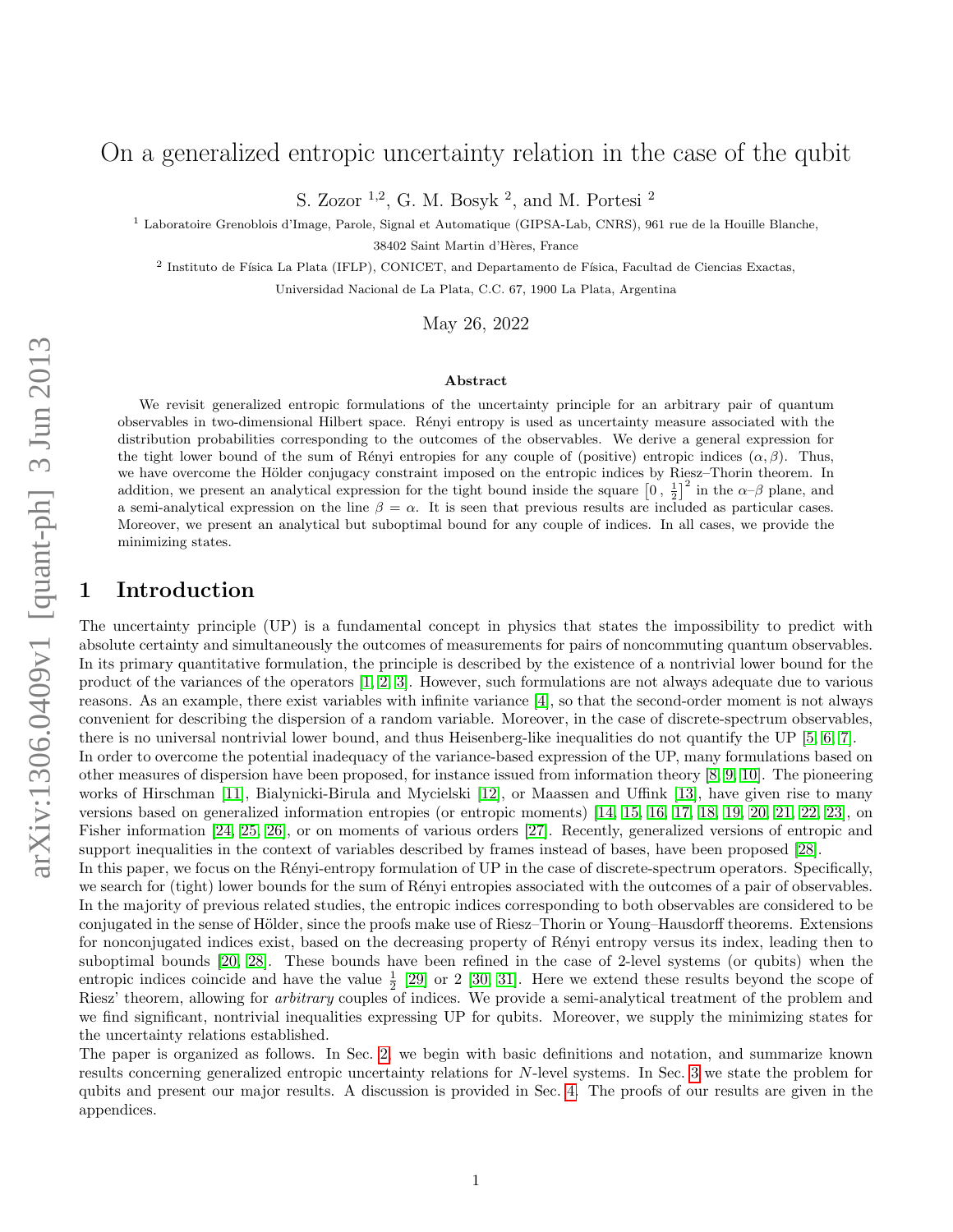# <span id="page-1-0"></span>2 Statement of the problem: notation and previous results

We consider pairs of quantum observables, say  $A$  and  $B$ , with discrete spectra on an  $N$ -dimensional Hilbert space H. Pure states  $|\Psi\rangle \in \mathcal{H}$  can be expanded onto the corresponding orthonormal eigenbases  $\{|a_k\rangle\}_{k=1}^N$  and  $\{|b_l\rangle\}_{l=1}^N$ . In order to fix the notation, we write  $|\Psi\rangle = \sum_{k=1}^{N} \psi_k |a_k\rangle = \sum_{l=1}^{N} \widetilde{\psi}_l |b_l\rangle$  where the  $\psi_k$  and  $\widetilde{\psi}_l$  are complex coefficients, that we arrange in column vectors:  $\psi = [\psi_1 \cdots \psi_N]^t$  and  $\widetilde{\psi} = [\widetilde{\psi}_1 \cdots \widetilde{\psi}_N]^t$ . From orthonormality of the bases, one has

<span id="page-1-2"></span>
$$
\psi = T\psi \qquad \text{where} \quad T_{lk} = \langle b_l | a_k \rangle,
$$
\n(1)

being  $T$  an  $N \times N$  unitary matrix.

Vectors  $\psi$  and  $\tilde{\psi}$  are such that  $\|\psi\|_2^2 = \sum_k |\psi_k|^2 = 1$  and similarly  $\|\tilde{\psi}\|_2^2 = 1$ . A vector with components  $|\psi_k|^2 =$  $|\langle a_k|\Psi\rangle|^2$  is interpreted as a probability vector, where  $|\psi_k|^2$  represents the probability of measuring eigenvalue  $a_k$  as outcome for observable A when the quantum system is in the state  $|\Psi\rangle$  (resp.  $|\widetilde{\psi}_l|^2 = |\langle b_l | \Psi \rangle|^2$  for measurement of B .

We are interested in uncertainty relations concerning simultaneous observations of two magnitudes, particularly their statement through the use of information-theoretic quantities [\[10\]](#page-12-5). The measure of ignorance or lack of information that we employ is the Rényi entropy of a probability set  $p = \{p_k : p_k \ge 0, \sum_{k=1}^N p_k = 1\}$ , defined as [\[9\]](#page-12-4)

<span id="page-1-1"></span>
$$
H_{\lambda}(p) = \frac{1}{1 - \lambda} \log \left( \sum_{k} p_{k}^{\lambda} \right)
$$
 (2)

where  $\lambda \geq 0$  is the entropic index and log stands for natural logarithm. The limiting case  $\lambda \to 1$  is well defined and gives Shannon entropy  $H_1(p) \equiv H(p) = -\sum_k p_k \log p_k$ . The index  $\lambda$  plays the role of a magnifying glass, in the following sense: when  $\lambda < 1$ , the contribution of the different terms in the sum [\(2\)](#page-1-1) becomes more uniform with respect to the case  $\lambda = 1$ ; conversely, when  $\lambda > 1$ , the leading probabilities of the distribution are stressed in the summation. Indeed, in the extreme case  $\lambda = 0$ ,  $H_0$  is simply a measure of the cardinality of the support of the probability set, regardless of the values of the (nonzero) probabilities; this measure is closely linked to the  $L^0$  norm which is relevant in signal processing [\[28,](#page-13-6) [32,](#page-13-10) [33\]](#page-13-11). At the opposite,  $H_{\infty} = -\log(\max_k p_k)$  takes only into account the maximum probability of the set, and is known as min-entropy due to the nonincreasing property of  $H_{\lambda}$  versus  $\lambda$  for a given probability distribution. Another relevant property is that Rényi entropy  $H_\lambda$  is concave for  $\lambda \in [0, 1]$ , or even when  $\lambda \in [0, \lambda_*(N)]$ where the upper limit depends on the cardinality of the probability set [e.g.  $\lambda_*(2) = 2$ ] [\[34,](#page-13-12) p. 57]. Rényi entropies appear naturally in several contexts, as signal processing (Chernoff bound, Panter–Dite formula) [\[10,](#page-12-5) [35,](#page-13-13) [36,](#page-13-14) [37,](#page-13-15) and refs. therein], multifractal analysis [\[38,](#page-13-16) [39,](#page-13-17) [40\]](#page-13-18), or quantum physics (collision entropy, purity, informational energy, Gini–Simpson index, index of coincidence, repeat rate) [\[23,](#page-13-1) [40,](#page-13-18) [41,](#page-13-19) [42,](#page-13-20) [43,](#page-14-0) and refs. therein]; see also [\[22\]](#page-13-0) for a recent survey.

One can easily verify that Rényi entropies are positive and that in the N-states case they are upper-bounded by  $\log N$ :  $0 \leq H_{\lambda}(p) \leq \log N$ . The lower bound is achieved when the probability distribution is a Kronecker-delta,  $p_k = \delta_{k,i}$  for certain i, and the upper bound corresponds to the uniform distribution,  $p_k = 1/N$ .

In this contribution we will consider the Rényi entropies of the probability sets  $|\psi|^2 \equiv \{|\psi_l|^2\}$  and  $|\tilde{\psi}|^2 \equiv \{|\tilde{\psi}_k|^2\}$ , associated with the measurement of observables  $A$  and  $B$  respectively. Our goal is to find uncertainty relations of the type

$$
H_{\alpha}(|\psi|^2) + H_{\beta}(|\widetilde{\psi}|^2) \ge \overline{\mathcal{B}}_{\alpha,\beta,N} \tag{3}
$$

for any couple of (positive) entropic indices  $(\alpha, \beta)$ , where the bound  $\overline{B}_{\alpha,\beta,N}$  should be nontrivial, i.e. nonzero, and universal in the sense of being independent of the state  $|\Psi\rangle$  of the quantum system. By definition, the tightest bound is obtained by minimization of the left-hand side, thus

$$
\overline{\mathcal{B}}_{\alpha,\beta;N} \geq \mathcal{B}_{\alpha,\beta;N} \equiv \min_{|\Psi\rangle} \left( H_{\alpha} (|\psi|^2) + H_{\beta} (|\widetilde{\psi}|^2) \right)
$$
(4)

It comes out that the tight bound  $\mathcal{B}_{\alpha,\beta;N}$  only depends on the transformation matrix T in which an important characteristic is the so-called overlap (or coherence) between the eigenbases, given by

$$
c = \max_{k,l} |\langle b_l | a_k \rangle|.
$$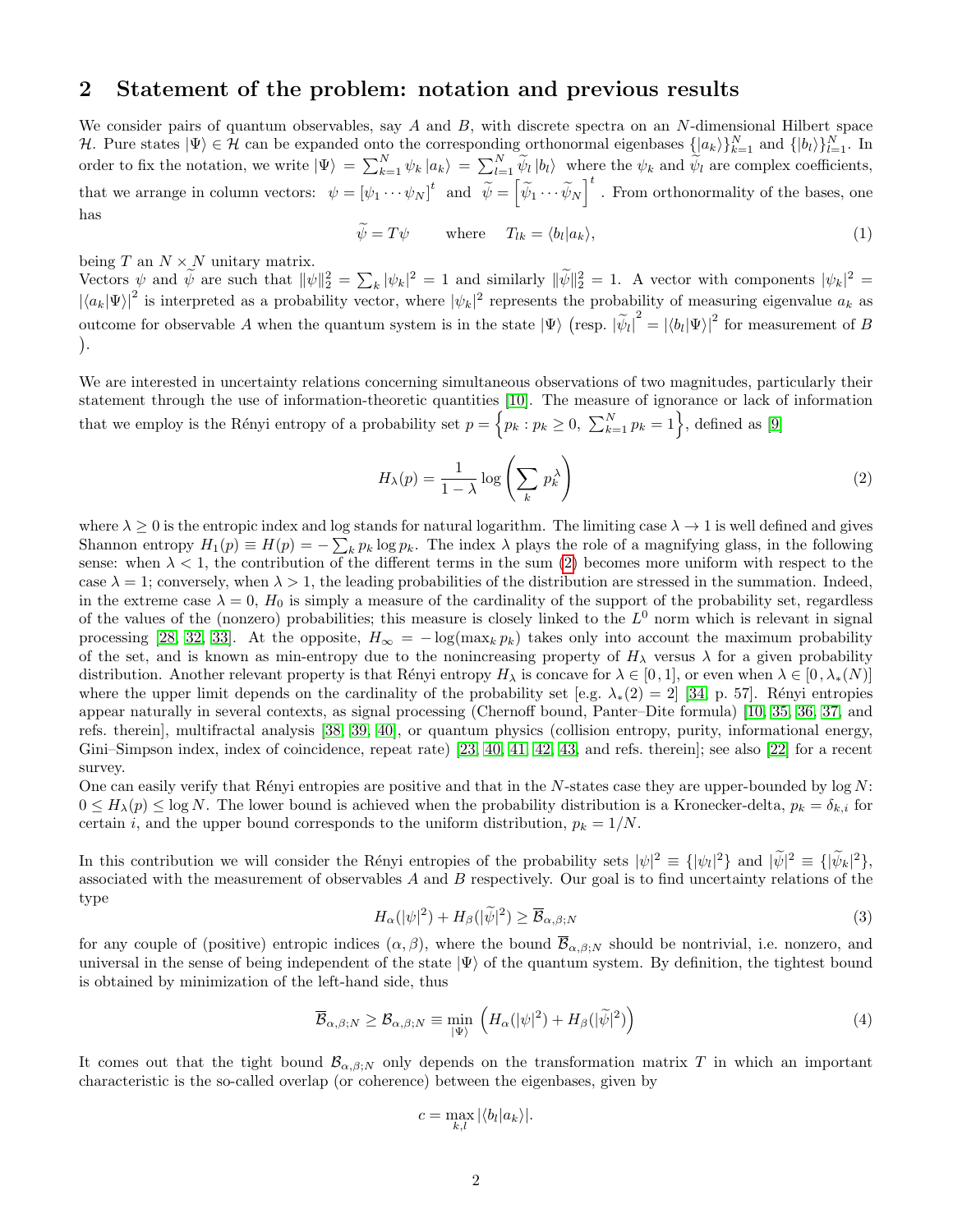From the unitarity property of matrix T, the overlap is in the range  $c \in \left[\frac{1}{\sqrt{2}}\right]$  $\frac{1}{N}$ , 1]. The case  $c = \frac{1}{\sqrt{l}}$  $\frac{1}{\overline{N}}$  corresponds to observables  $A$  and  $B$  being complementary meaning that maximum certainty in the measure of one of them implies maximum ignorance about the other, while  $c = 1$  corresponds to a pair of commuting observables.

The problem has been addressed in various contexts, and in some cases numerical and/or analytical bounds have been found. Several results correspond to conjugated indices (in the sense of Hölder<sup>[1](#page-2-1)</sup>, i.e.  $\frac{1}{2\alpha} + \frac{1}{2\beta} = 1$ ) as they are based on the Riesz–Thorin theorem [\[44\]](#page-14-1); however there exist few results for nonconjugated indices. We summarize results available in the literature:

- For  $\beta \leq \frac{\alpha}{2\alpha-1}$ , N-level systems, and  $c = \frac{1}{\sqrt{l}}$  $\frac{1}{N}$  (complementary observables) :  $\mathcal{B}_{\alpha,\beta,N} = \log N$  is the tight bound [\[18,](#page-12-13) [20\]](#page-12-15).
- For  $\beta > \frac{\alpha}{2\alpha-1}$ , N-level systems, and  $c = \frac{1}{\sqrt{l}}$  $\frac{1}{N}$  : a known bound is  $\overline{\mathcal{B}}_{\alpha,\beta;N} = 2 \log \left( \frac{2\sqrt{N}}{1+\sqrt{N}} \right)$  [\[13,](#page-12-8) Eqs. (7), (9) and prop. (d). However, this bound is not tight. Indeed, for the particular case  $\alpha = \beta = 2$  it was improved by Luis [\[45\]](#page-14-2) to the value  $2 \log \left( \frac{2N}{N+1} \right)$ .
- For  $\alpha = \beta = 1$  (Shannon entropies), N-level systems, and arbitrary  $c: \overline{B}_{1,1:N} = -2 \log c$  was given by Maassen and Uffink [\[13\]](#page-12-8). This bound has been improved by de Vicente and Sanchez-Ruiz [\[46,](#page-14-3) [47\]](#page-14-4) based on the Landau– Pollak inequality linking  $\max_{l} |\psi_l|^2$  and  $\max_{k} |\widetilde{\psi}_k|^2$ , but restricted to the range  $c \in [c^*, 1]$  with  $c^* \approx 0.834$ . These bounds are not tight, except for complementary observables (see also [\[18,](#page-12-13) [20\]](#page-12-15)) or for  $N = 2$  [\[48\]](#page-14-5).
- For  $\alpha = \beta = \frac{1}{2}$ ,  $N = 2$  (qubits), and arbitrary c: the optimal bound  $\mathcal{B}_{\frac{1}{2},\frac{1}{2};2} = \log \left[1 + \sqrt{4c^2(1-c^2)}\right]$  was obtained by Rastegin [\[29\]](#page-13-7).
- For  $\alpha = \beta = 2$  (collision entropies),  $N = 2$ , and arbitrary c : the tight bound was found by Bosyk *et al.* [\[30\]](#page-13-8), with  $\mathcal{B}_{2,2;2} = -2 \log \left( \frac{1+c^2}{2} \right)$  $\frac{+c^2}{2}\bigg).$
- For  $\alpha = \beta \in (0, 2]$ ,  $N = 2$  and  $c = 1/2$ √ 2, the optimal bound was analyzed in the context of the Mach–Zehnder interferometric setting [\[31\]](#page-13-9) with  $\mathcal{B}_{\alpha,\alpha;2} = \log 2$  if  $\alpha \leq \alpha^{\dagger} \approx 1.43$  and  $\mathcal{B}_{\alpha,\alpha;2} = \frac{2}{1-\alpha} \log \left[ \left( \frac{1+1/\sqrt{2}}{2} \right)^{\frac{1}{2}} \right]$  $\left(\frac{1/\sqrt{2}}{2}\right)^2 + \left(\frac{1-1/\sqrt{2}}{2}\right)$  $\left(\frac{1}{\sqrt{2}}\right)^2$ otherwise.

# <span id="page-2-0"></span>3 General Rényi entropic uncertainty relations for qubits

In this contribution we deal with the problem of generalizing the last three developments summarized in the preceding section, i.e. for qubits  $(N = 2)$  and any overlap c, to the case of arbitrary Rényi-entropy indices  $(\alpha, \beta)$  to measure uncertainty. We seek for the minimum of the entropies' sum in this general situation and study, as well, those states that saturate the bound. Our main results are given by the following propositions:

Proposition 1. Let us consider a pair of quantum observables A and B acting on a two-dimensional Hilbert space, and the corresponding eigenbases  $\{|a_1\rangle, |a_2\rangle\}$  and  $\{|b_1\rangle, |b_2\rangle\}$ . Consider a quantum system in the qubit pure state  $|\Psi\rangle$ described by the projections  $\psi = [\psi_1 \quad \psi_2]^t$  or  $\psi = [\psi_1 \quad \psi_2]^t = T\psi$  on those bases respectively, where  $T_{lk} = \langle b_l | a_k \rangle$  for  $k, l = 1, 2$ . Then, for any couple of Rényi entropic indices  $(\alpha, \beta) \in \mathbb{R}^2_+$ , the following uncertainty relation holds:

$$
H_{\alpha}(|\psi|^2) + H_{\beta}(|\widetilde{\psi}|^2) \ge \mathcal{B}_{\alpha,\beta;2}(c)
$$
\n<sup>(5)</sup>

where the tight lower bound for the sum of  $R\acute{e}nyi$  entropies is obtained as

<span id="page-2-3"></span>
$$
\mathcal{B}_{\alpha,\beta;2}(c) = \min_{\theta \in [0, \gamma]} \left( \frac{\log \mathcal{D}_{\alpha}(\theta)}{1 - \alpha} + \frac{\log \mathcal{D}_{\beta}(\gamma - \theta)}{1 - \beta} \right)
$$
(6)

with

<span id="page-2-2"></span>
$$
c \equiv \max_{k,l=1,2} |T_{lk}| \in \left[\frac{1}{\sqrt{2}}, 1\right], \qquad \gamma \equiv \arccos c \qquad and \qquad \mathcal{D}_{\lambda}(\theta) \equiv \left(\cos^2 \theta\right)^{\lambda} + \left(\sin^2 \theta\right)^{\lambda}.
$$
 (7)

Furthermore, for any pair of two-dimensional observables we advance the minimizing solution.

<span id="page-2-1"></span><sup>&</sup>lt;sup>1</sup>More rigorously,  $2\alpha$  and  $2\beta$  are Hölder-conjugated. Here we employ this terminology for  $\alpha$  and  $\beta$ , by misuse of language.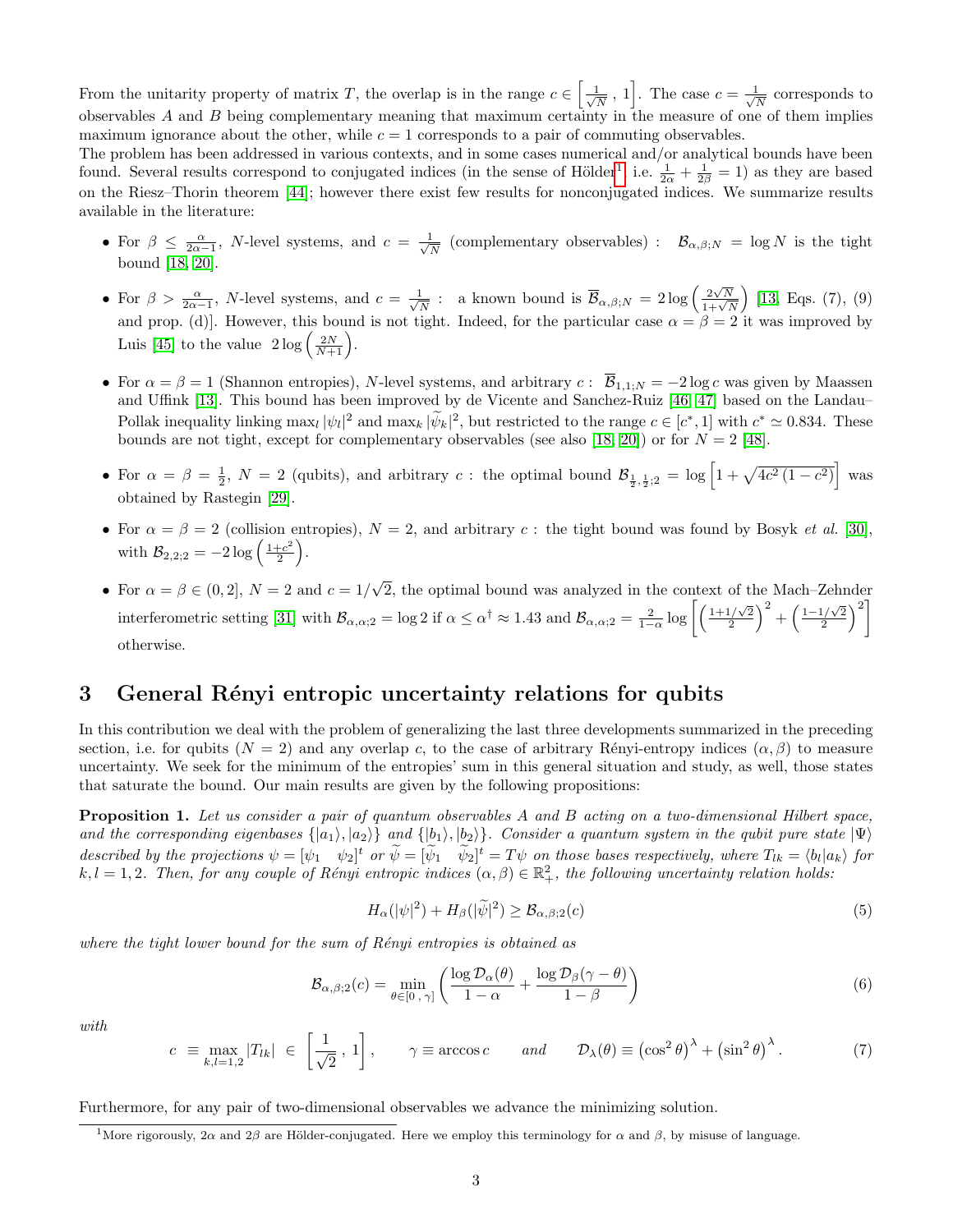**Proposition 2.** Under the conditions of Proposition [1,](#page-2-2) let us parameterize the matrix T in the form [\[49,](#page-14-6) [50\]](#page-14-7)

$$
T = \Phi(\mathbf{u}) V(\gamma_T) \Phi(\mathbf{v}) \qquad \text{where} \quad \Phi(\cdot) = \exp\left(i \operatorname{diag}(\cdot)\right) \quad \text{and} \quad V(\gamma_T) = \begin{bmatrix} \cos \gamma_T & \sin \gamma_T \\ -\sin \gamma_T & \cos \gamma_T \end{bmatrix}, \tag{8}
$$

in terms of  $\gamma_T \in \left[0\,,\,\frac{\pi}{2}\right]$  and the 2D vectors  $\bm u,\bm v$ . Denote by  $\{\theta_{\text{opt}}^{(i)}\}_{i\in\mathcal{I}}$  the set of arguments that minimize the expression in Eq.  $(6)$ , where I lists all the different possible solutions. Then the bound is achieved (up to a global phase factor) for the qubits whose projections onto the A-eigenbasis are

<span id="page-3-0"></span>
$$
\psi_{\text{opt}}^{(i,\varphi,n)} = e^{i\varphi}\Phi(-\mathbf{v}) \begin{bmatrix} \cos\left(\varepsilon_T\theta_{\text{opt}}^{(i)} + n\frac{\pi}{2}\right) \\ \sin\left(\varepsilon_T\theta_{\text{opt}}^{(i)} + n\frac{\pi}{2}\right) \end{bmatrix} \quad \text{with} \quad \varphi \in [0, 2\pi), \quad \varepsilon_T = \text{sign}\left(\frac{\pi}{4} - \gamma_T\right) \quad \text{and} \quad n = 0, 1 \quad (9)
$$

We now concentrate on discussing some derivations of our approach, and postpone the proofs of the propositions to the appendices. To start with, we make a connection with so-called Landau–Pollak uncertainty inequality [\[51\]](#page-14-8). Although our proofs do not rely on this uncertainty relation, we can link a posteriori both results when the inequalities are saturated. For that purpose, let us introduce the probability vectors  $P^A$  and  $P^B$  respectively issued from the optimal states  $\psi_{\text{opt}}^{(i,\varphi,n)}$  and  $\widetilde{\psi}_{\text{opt}}^{(i,\varphi,n)} = T \psi_{\text{opt}}^{(i,\varphi,n)}$ , namely

$$
P^{A} = \begin{bmatrix} \cos^{2} \left( \varepsilon_{T} \theta_{\text{opt}}^{(i)} + n \frac{\pi}{2} \right) \\ \sin^{2} \left( \varepsilon_{T} \theta_{\text{opt}}^{(i)} + n \frac{\pi}{2} \right) \end{bmatrix} \quad \text{and} \quad P^{B} = \begin{bmatrix} \cos^{2} \left( \gamma_{T} - \varepsilon_{T} \theta_{\text{opt}}^{(i)} - n \frac{\pi}{2} \right) \\ \sin^{2} \left( \gamma_{T} - \varepsilon_{T} \theta_{\text{opt}}^{(i)} - n \frac{\pi}{2} \right) \end{bmatrix}.
$$

A rapid inspection of the different cases for  $\gamma_T$  and n allows us to obtain

$$
\arccos\sqrt{\max_{k=1,2} P_k^A} + \arccos\sqrt{\max_{l=1,2} P_l^B} = \arccos c \tag{10}
$$

where  $\arccos c = \gamma = \min_{\gamma} (\gamma_T, \frac{\pi}{2} - \gamma_T) = \frac{\pi}{4} - |\frac{\pi}{4} - \gamma_T| \in [0, \frac{\pi}{4}]$ . This corresponds precisely to the equality in the Landau–Pollak relation. This relation is explicitly used by Maassen and Uffink [\[13\]](#page-12-8), and by de Vicente and Sanchez-Ruiz [\[46\]](#page-14-3) to obtain their respective inequalities.

We mention also that in the general case of arbitrary Rényi-entropy indices to measure uncertainty, the bound  $\mathcal{B}_{\alpha,\beta;2}$ , Eq. [\(6\)](#page-2-3), has to be sought numerically. However, for indices in some regions of the  $\alpha-\beta$  plane, we are able to obtain analytical or semi-analytical results. These are presented in the following corollaries.

Corollary 1. In the context of Propositions [1](#page-2-2) and [2,](#page-3-0) if the entropic indices lie into the square

$$
(\alpha, \beta) \in \left[0, \frac{1}{2}\right]^2,\tag{11}
$$

there exists an analytical expression for the bound as

<span id="page-3-1"></span>
$$
\mathcal{B}_{\alpha,\beta;2}(c) = \frac{\log[c^{2\lambda} + (1 - c^2)^{\lambda}]}{1 - \lambda} \quad where \quad \lambda = \max(\alpha,\beta). \tag{12}
$$

Moreover, the wave-vectors that saturate the inequality correspond to:  $\theta_{\rm opt} = 0$  if  $\alpha < \beta$ ,  $\theta_{\rm opt} = \gamma$  if  $\alpha > \beta$ , and both solutions if  $\alpha = \beta$ .

First, one can observe a transition in terms of entropic indices at  $\alpha = \beta$ , since only in this situation both angles lead to wave-functions that saturate the inequality. We notice that Corollary [1](#page-3-1) includes some of the situations discussed at the end of Sec. [2](#page-1-0) as particular cases. On the one hand, when c is fixed to  $\frac{1}{\sqrt{2}}$  $\frac{1}{2}$ , the optimal bound of Refs. [\[18,](#page-12-13) [20\]](#page-12-15) is recovered, and if  $\alpha = \beta$  this bound coincides with that given in Ref. [\[31\]](#page-13-9). On the other hand, when c is unrestricted and if  $\alpha = \beta = \frac{1}{2}$ , one recovers the bound obtained in Ref. [\[29\]](#page-13-7). We stress that these results have proven analytically and extended its scope for any c and for any couple  $(\alpha, \beta)$  in the square  $\left[0, \frac{1}{2}\right]^2$ . On the line  $\beta = \alpha$ , we obtain a semi-analytical result as follows: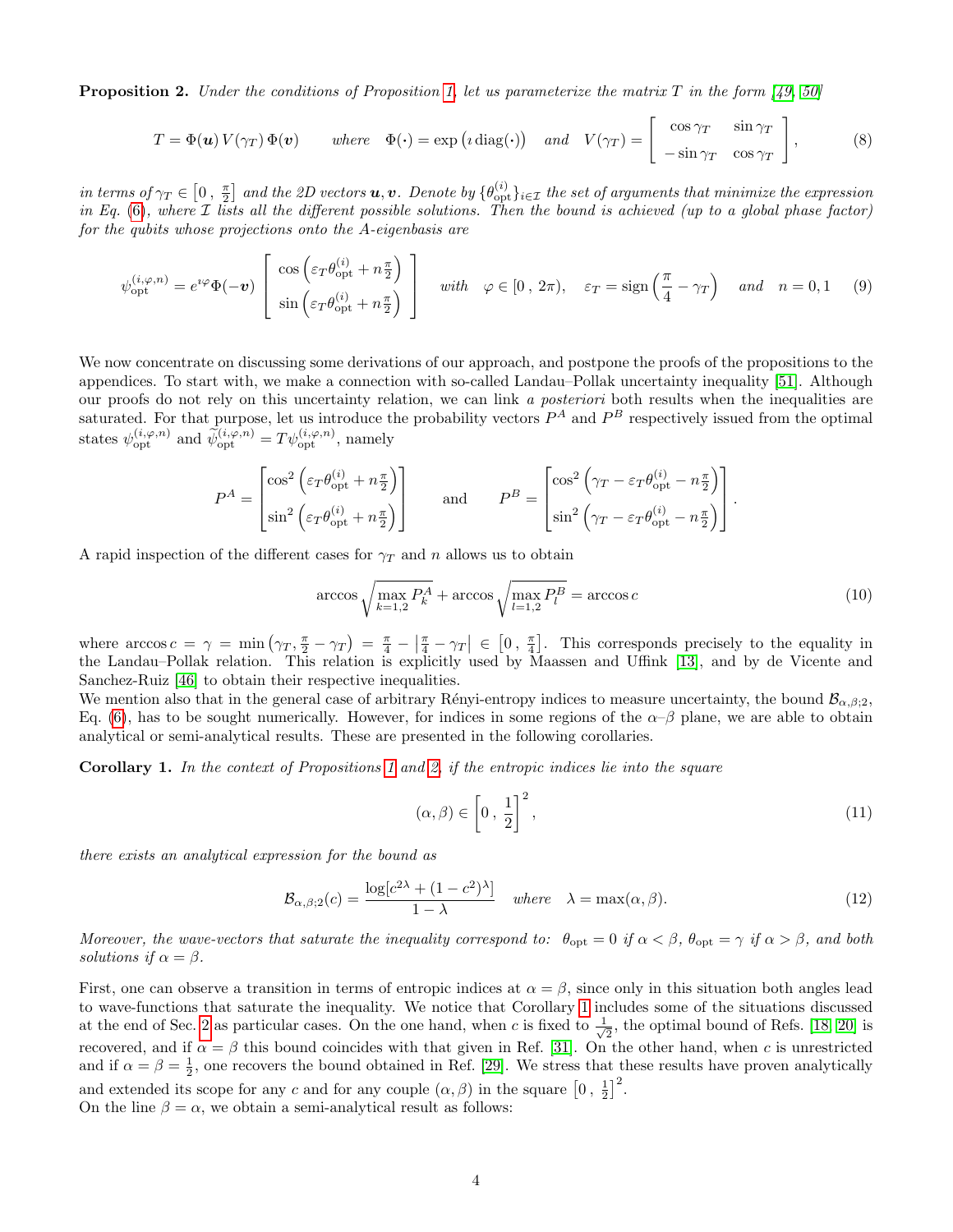**Corollary 2.** In the context of Propositions [1](#page-2-2) and [2,](#page-3-0) if the entropic indices are equal ( $\beta = \alpha$ ), the bound can be expressed as

<span id="page-4-2"></span>
$$
\mathcal{B}_{\alpha,\alpha;2}(c) = \begin{cases}\n\frac{\log[(c^2)^{\alpha} + (1 - c^2)^{\alpha}]}{1 - \alpha} & \text{if } \alpha \in [0, 0.5 \left(1 - \delta_{c, \frac{1}{\sqrt{2}}}\right) + \alpha^{\dagger} \delta_{c, \frac{1}{\sqrt{2}}}\n\end{cases}
$$
\n
$$
\mathcal{B}_{\alpha,\alpha;2}(c) = \begin{cases}\n\frac{\log[\alpha(\theta) + \log D_{\alpha}(\gamma - \theta)]}{1 - \alpha} & \text{if } \alpha \in [0.5 \left(1 - \delta_{c, \frac{1}{\sqrt{2}}}\right) + \alpha^{\dagger} \delta_{c, \frac{1}{\sqrt{2}}}, \alpha^{\star}(c)\n\end{cases}
$$
\n
$$
\frac{2 \log\left(\frac{1 + c}{2}\right)^{\alpha} + \left(\frac{1 - c}{2}\right)^{\alpha}}{1 - \alpha} & \text{if } \alpha \geq \alpha^{\star}(c)
$$
\n(13)

where  $\gamma = \arccos c$ , with  $\alpha^{\dagger} \approx 1.43$  is the unique solution of  $\frac{2}{1-\alpha} \log \left[ \left( \frac{2+\sqrt{2}}{4} \right)^{\alpha} + \left( \frac{2-\sqrt{2}}{4} \right)^{\alpha} \right] = \log 2$  and with  $\alpha^{\star}(c)$ given by both Fig. [1](#page-4-1) and Table 1 and where  $\delta_{x,y}$  denotes the Kronecker symbol.



<span id="page-4-0"></span>Figure 1: Transition value  $\alpha^*(c)$  for  $c \in [1]$ √  $(2, 1)$ . For  $c = 1$  this value is irrelevant since  $\gamma = 0$  and both first and last expressions are equal to 0.

| $c$ $\parallel$ $.71$ $\parallel$ $.73$ $\parallel$ $.75$ $\parallel$ $.77$ $\parallel$ $.79$ $\parallel$ $.83$ $\parallel$ $.85$ $\parallel$ $.87$ $\parallel$ $.89$ $\parallel$ $.99$ $\parallel$ $.93$ $\parallel$ $.95$ $\parallel$ $.97$ $\parallel$ $.99$ |  |  |  |  |  |  |  |
|-----------------------------------------------------------------------------------------------------------------------------------------------------------------------------------------------------------------------------------------------------------------|--|--|--|--|--|--|--|
| $\alpha^*$   1.411   1.317   1.249   1.185   1.124   1.065   1.009   .955   .903   .852   .801   .751   .699   .644   .576                                                                                                                                      |  |  |  |  |  |  |  |

<span id="page-4-1"></span>Table 1: Transition values  $\alpha^*(c)$  for some  $c \in (1/$ √  $2, 1).$ 

Moreover, the bound is achieved for  $\theta_{\text{opt}}^{(i)} = \frac{\gamma}{2} + i(\frac{\gamma}{2} - \theta_{\text{opt}})$  with  $i \in \mathcal{I} = \{-1,1\}$  and  $\theta_{\text{opt}} = 0$  in the first regime,  $\theta_{\text{opt}}$ is the (unique, numerical) solution of the minimization in the second regime, and  $\theta_{\rm opt} = \frac{\gamma}{2}$  in the last regime (thus the two solutions reduce to only one).

From this corollary one can observe the following facts:

- When  $c = \frac{1}{\sqrt{2}}$  $\frac{1}{2}$ , one has  $\alpha^{\dagger} = \alpha^*$ . Thus, the second expression in [\(13\)](#page-4-2) reduces to the first one, leading to a transition in the value of the bound at  $\alpha = \alpha^{\dagger}$ . This can also be seen from the minimizers, since optimal values are  $\theta_{\rm opt} = 0$ , or  $\theta_{\rm opt} = \frac{\gamma}{2}$  or both, depending on whether  $\alpha$  is smaller than, larger than or equal to  $\alpha^{\dagger}$ . These observations are in concordance with the results in [\[31\]](#page-13-9). Besides, the value  $\alpha^{\dagger}$  in the transition was already been observed implicitly in [\[6\]](#page-12-1) as the index that vanish the second derivative versus  $\theta$  of  $\frac{\log \mathcal{D}_{\alpha}(\theta) + \log \mathcal{D}_{\alpha}(\gamma - \theta)}{1 - \alpha}$  in  $\theta = \frac{\gamma}{2}$ .
- When  $\frac{1}{4}$  $\frac{1}{2} < c < 1$ ,  $\alpha^*$  decreases from  $\alpha^{\dagger}$  to 0.5. The first and last expressions in [\(13\)](#page-4-2) reached and tend to 0 (see Fig. [2\(](#page-5-1)a)). Moreover, the intermediate expression, the optimal angle  $\theta_{\text{opt}}$  increases continuously from 0 to  $\frac{\gamma}{2}$  (see Fig. 2(b)). In this context, there is no transition in the value of the bound. Moreover, in general as the index so that the second derivative of  $\frac{\log \mathcal{D}_{\alpha}(\theta) + \log \mathcal{D}_{\alpha}(\gamma-\theta)}{1-\alpha}$  in  $\theta = \frac{\gamma}{2}$  vanish: the reasoning gave in [\[6\]](#page-12-1) does not hold this case.
- When  $c = 1$ , one recovers then the trivial bound  $\mathcal{B}_{\alpha,\alpha;2}(1) = 0$  and  $\alpha^*$  is irrelevant.

We can observe that some situations discussed at the end of Sec. [2](#page-1-0) are include in this corollary as particular cases. On the one hand, for  $\alpha \to 1$ , the de Vicente–Sanchez-Ruiz bound [\[46\]](#page-14-3) is recovered. Therefore, it is optimal for qubit systems, although it was calculated treating separately  $\psi$  and  $\bar{\psi}$  without taking into account the relation between them, except through the Landau–Pollak inequality. On the other hand, for  $\alpha = 2$ , one recovers the tight bound obtained by Bosyk et al. [\[47\]](#page-14-4). Therefore, we extend previous results along all the line  $\beta = \alpha$  giving a semi-analytical expression for the bound.

Finally, note that using the fact that  $H_{\lambda}$  decreases with  $\lambda$  [\[10,](#page-12-5) [13,](#page-12-8) [44\]](#page-14-1) one obtains the suboptimal result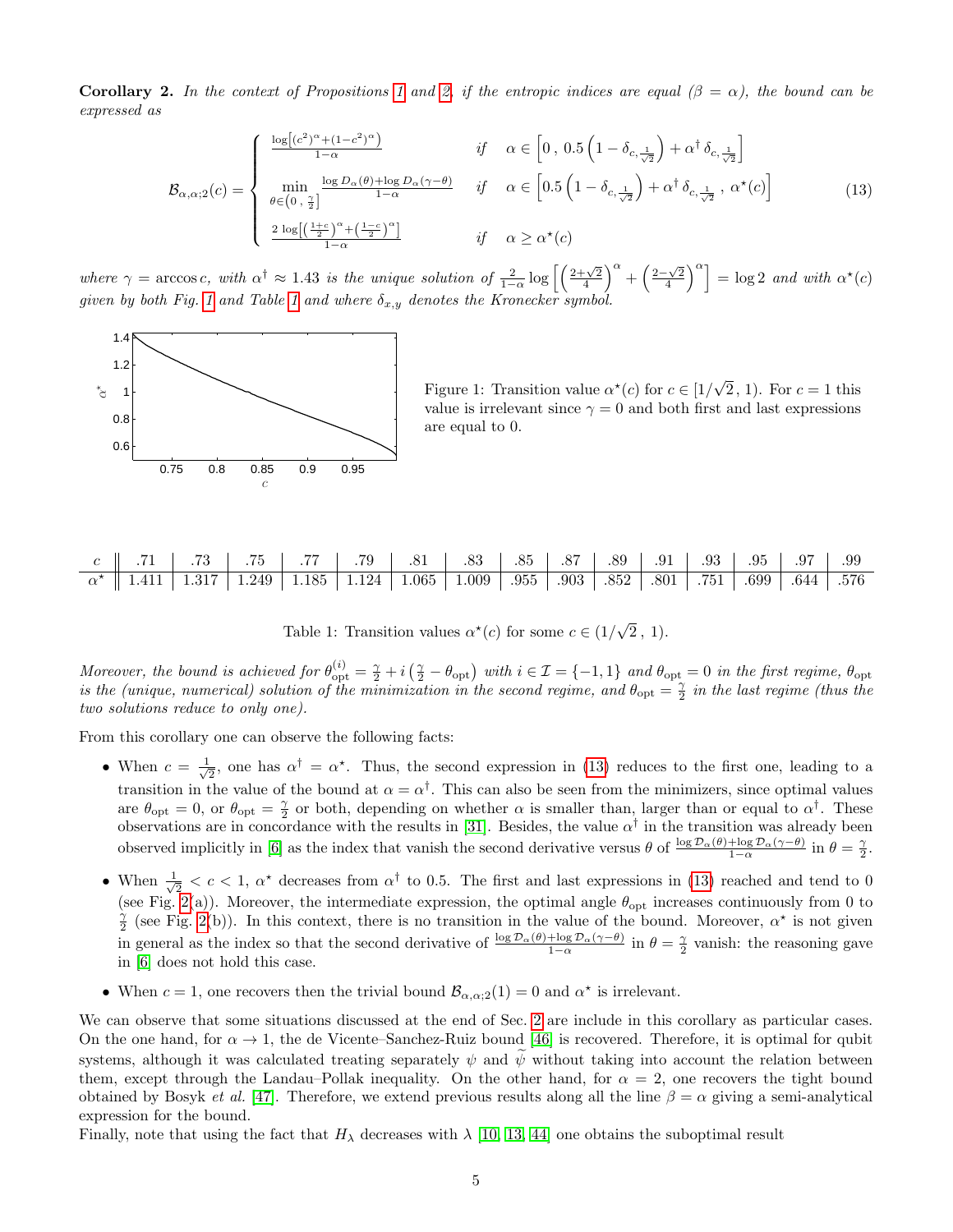

<span id="page-5-1"></span>Figure 2: (a) Functions  $\frac{\log[(c^2)^{\alpha}+(1-c^2)^{\alpha}]}{1-\alpha}$  $\frac{\alpha + (1 - c^2)^{\alpha}}{1 - \alpha}$  (solid lines) and  $\frac{2 \log \left[\left(\frac{1+c}{2}\right)^{\alpha} + \left(\frac{1-c}{2}\right)^{\alpha}\right]}{1 - \alpha}$ Figure 2. (a) Functions  $\frac{1-\alpha}{1-\alpha}$  (solid lines) and  $\alpha$ .<br>
(b) Optimal angle  $\theta_{\text{opt}}$  as a function of  $\alpha > 0.5$  for some c. (dashed lines) vs c, for some values of

**Corollary 3.** In the context of Proposition [1,](#page-2-2) for any couple  $(\alpha, \beta) \in \mathbb{R}^2_+$ , the entropies sum is lower bounded by

<span id="page-5-3"></span>
$$
H_{\alpha}(|\psi|^{2}) + H_{\beta}(|\widetilde{\psi}|^{2}) \ge \overline{\mathcal{B}}_{\lambda,\lambda;2}(c) \quad \text{with} \quad \lambda = \max(\alpha,\beta)
$$
\n<sup>(14)</sup>

where  $\overline{\mathcal{B}}_{\lambda,\lambda;2}(c)$  is given in Eq. [\(13\)](#page-4-2).

This bound is clearly suboptimal, as it can be see for example in the case  $(\alpha, \beta) \in [0, \frac{1}{2}]^2$ . In Fig. [3,](#page-5-2) we represent schematically the scope of Proposition [1,](#page-3-1) Corollaries [2](#page-4-1) and [3](#page-5-3) with shadowed region, solid line and dotted lines in the  $\alpha-\beta$  plane.



<span id="page-5-2"></span>Figure 3: Plane of entropic indices. The bound is tight in the square  $\left[0, \frac{1}{2}\right]^2$  (dark grey region) and on the line  $\beta = \alpha$  (solid line). Outside this region the bound is suboptimal (clear grey region) Note that previous results  $(\alpha, \beta) = \left(\frac{1}{2}, \frac{1}{2}\right), (1, 1)$  and  $(2, 2)$  (dots) belong to the first region, whereas the conjugacy curve (dashed line) belongs to the second one.

Note that starting from  $\alpha \to \infty$  and appealing to the decreasing property of the entropy versus the index, we recover the relation

$$
H_{\alpha}(|\psi|^2) + H_{\beta}(|\widetilde{\psi}|^2) \ge -2\log\left(\frac{1+c}{2}\right)
$$
\n(15)

which is precisely the bound obtained by Deutsch [\[14\]](#page-12-9) in the context of Shannon entropies, or the one given by Maassen and Uffink for any couple of indices (before being refined in the same article) [\[13,](#page-12-8) Eq. 9 & prop. (d)–(e)].

# <span id="page-5-0"></span>4 Discussion

For pure states of qubit systems, we obtain the most general entropic formulation of the uncertainty principle in terms of the sum of R´enyi entropies associated with any given pair of quantum observables, namely an inequality of the form  $H_{\alpha}(|\psi|^2) + H_{\beta}(|\widetilde{\psi}|^2) \geq \mathcal{B}_{\alpha,\beta,2}(c)$  where c is the overlap of the transformation between the eigenspaces of the observables. Our derivation focusses on obtaining the minimum of the entropies sum and we do not use Riesz–Thorin theorem in contrast to many results in the literature. In this way, we avoid the Hölder conjugacy constraint on indices  $\alpha$  and  $\beta$ and our bound is tight and valid for any couple of indices. Indeed, the bound obtained is universal in the sense that it does not depend on the state of the quantum system. This is the main result of the paper, given in Propositions [1](#page-2-2) and [2.](#page-3-0) Unfortunately, we do not always obtain an analytical expression for the bound. However, we do obtain in some domains of the plane  $(\alpha, \beta)$  that the bound takes an analytical or semi-analytical expression. In effect, in Corollary [1](#page-3-1) we present an analytical expression for the tight bound in the square  $(\alpha, \beta) \in [0, \frac{1}{2}]^2$ ; whereas in Corollary [2](#page-4-1) we show a semi-analytical expression for the tight bound on the line  $\beta = \alpha$ . Accordingly, we recovered many bounds derived in the literature for particular points of the plane  $(\alpha, \beta)$ . Moreover, using the nonincreasing property of the Rényi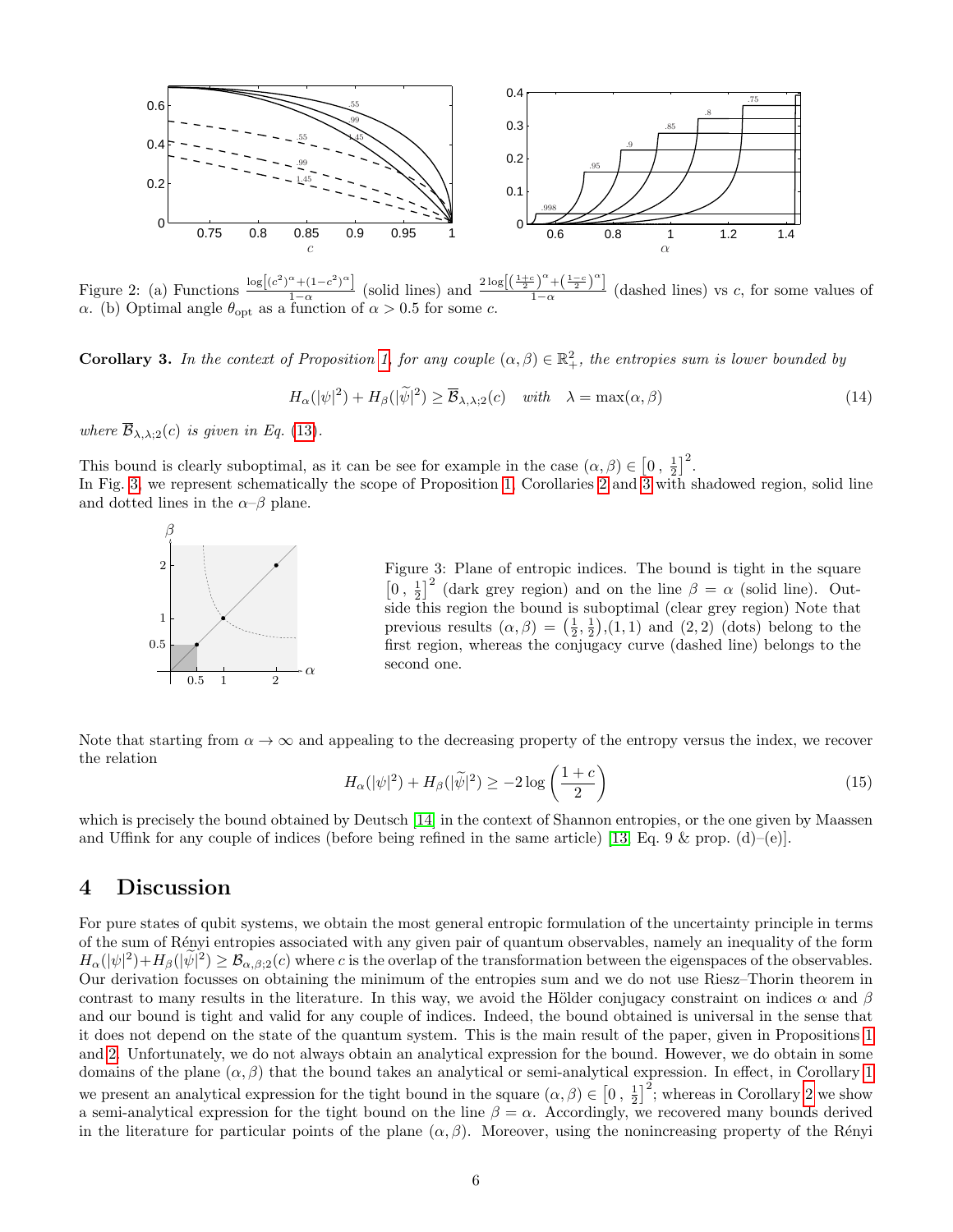entropy versus the entropic index, an analytical bound is obtained, this last one being suboptimal (Corollary [3\)](#page-5-3). The same propert allows also to recover the suboptimal bound primarily derived by Maassen and Uffink.

For mixed states, it is easy to extend the validity of Proposition [1](#page-2-2) and Corollaries [1](#page-3-1) and [2](#page-4-1) within the domain  $(\alpha, \beta) = [0, 2]^2$  using the concavity property of Rényi entropy. Indeed for N-level systems, if one has a universal relation  $H_{\alpha}(|\psi|^2) + H_{\beta}(|\tilde{\psi}|^2) \ge \overline{\mathcal{B}}_{\alpha,\beta,N}$  satisfied for any pure state, with  $(\alpha,\beta) \in [0,\lambda_*(N)]^2$  then one has  $H_{\alpha}\left(\sum_m \mu_m |\psi^{(m)}|^2\right) +$  $H_{\beta}\left(\sum_{m}\mu_m|\widetilde{\psi}^{(m)}|^2\right) \,\geq\, \sum_{m}\mu_m\left(H_{\alpha}(|\psi^{(m)}|^2)+H_{\beta}(|\widetilde{\psi}^{(m)}|^2)\right) \,\geq\, \sum_{m}\mu_m\overline{\mathcal{B}}_{\alpha,\beta;N}\,=\,\overline{\mathcal{B}}_{\alpha,\beta;N}, \text{ where } \sum_{m}\mu_m\,=\,1. \,\,\,\text{In } \,\,\mathcal{B}_{\alpha,\beta;N}$ other words, any uncertainty formulation for pure states in the domain  $(\alpha, \beta) \in [0, \lambda_*(N)]^2$  remains valid for mixed states. It remains to be studied the way of overcome this constraint in the domain of entropic indices due to the concavity property and the generalization of the results to N-level systems.

Acknowledgments: SZ is grateful to the Région Rhône-Alpes (France) for the grant that enabled this work. GMB and MP acknowledge financial support from CONICET and ANPCyT (Argentina).

# A Proof of Proposition [1](#page-2-2) and Corollaries [1](#page-3-1) and [2](#page-4-1)

#### A.1 Simplification of the problem

Since  $\|\psi\|_2 = 1$ , such a vector can be written under the form

$$
\psi = \Phi(\varphi) s \tag{16}
$$

where  $s \in \mathbb{S}^{(1)}$  the unit sphere on  $\mathbb{R}^2$  (i.e. the circle) and where matrix  $\Phi$  is diagonal and writes

$$
\Phi(\mathbf{x}) = \exp(\imath \operatorname{diag}(\mathbf{x})) \tag{17}
$$

We parameterize the unitary matrix T as the product of three unitary matrices (see [\[50,](#page-14-7) Eqs. (1)–(19)] or [\[49,](#page-14-6) Th. 1])

<span id="page-6-0"></span>
$$
T = \Phi(\mathbf{u}) V(\gamma_T) \Phi(\mathbf{v}) \quad \text{with } V(\gamma_T) = \begin{bmatrix} \cos \gamma_T & \sin \gamma_T \\ -\sin \gamma_T & \cos \gamma_T \end{bmatrix}, \quad \gamma_T \in \begin{bmatrix} 0 \\ \frac{\pi}{2} \end{bmatrix}
$$
 (18)

(the other possible angles can be taken into account playing with phases  $u$  and  $v$ ). Then, from the relation [\(1\)](#page-1-2) between  $\psi$  and  $\widetilde{\psi}$  and from the form [\(18\)](#page-6-0) of T, one obtains

$$
\widetilde{\psi} = \Phi(\mathbf{u}) V(\gamma_T) \Phi(\mathbf{v} + \boldsymbol{\varphi}) s \tag{19}
$$

Note first that the overlap does not depend on the phases, namely  $c = \max_{k,l} |T_{lk}| = \max_{k,l} |V_{lk}(\gamma_T)|$ . The goal is then to solve the minimization problem

<span id="page-6-1"></span>
$$
\mathcal{B}_{\alpha,\beta;2} = \min_{\boldsymbol{\varphi},s} \left( H_{\alpha}(|\Phi(\boldsymbol{\varphi})|s|^2) + H_{\beta}(|\Phi(\boldsymbol{u})|V(\gamma_T)|\Phi(\boldsymbol{v}+\boldsymbol{\varphi})|s|^2) \right) \tag{20}
$$

The problem simplifies due to numerous invariances and symmetries.

• Invariance under a phase shift applied to the wavevector (multiplication by a matrix  $\Phi$ ):

$$
H_{\alpha}(|\Phi(\varphi)s|^{2}) + H_{\beta}(|\Phi(u)V(\gamma_{T})\Phi(v+\varphi)|^{2}) = H_{\alpha}(|s|^{2}) + H_{\beta}(|V(\gamma_{T})\Phi(\varphi+v)s|^{2})
$$

 $\varphi \to v + \varphi$  being isomorphic, minimization [\(20\)](#page-6-1) reduces to

<span id="page-6-2"></span>
$$
\mathcal{B}_{\alpha,\beta;2} = \min_{\boldsymbol{\varphi},s} \left( H_{\alpha}(|s|^2) + H_{\beta}(|V(\gamma_T) \Phi(\boldsymbol{\varphi}) s|^2) \right) \tag{21}
$$

At this step, one can notice that the bound depends only on  $\gamma_T$ .

• Additional invariance under a permutation of the components: the entropy does not depend on the order of the components, thus, playing with the phases one sees that

$$
H_{\alpha}(|s|^2) + H_{\beta}(|V(\gamma_T)\Phi(\varphi)s|^2) = H_{\alpha}(|s|^2) + H_{\beta}(|V(\frac{\pi}{2} - \gamma_T) \Phi(\varphi - [\pi \quad 0]^t)s|^2)
$$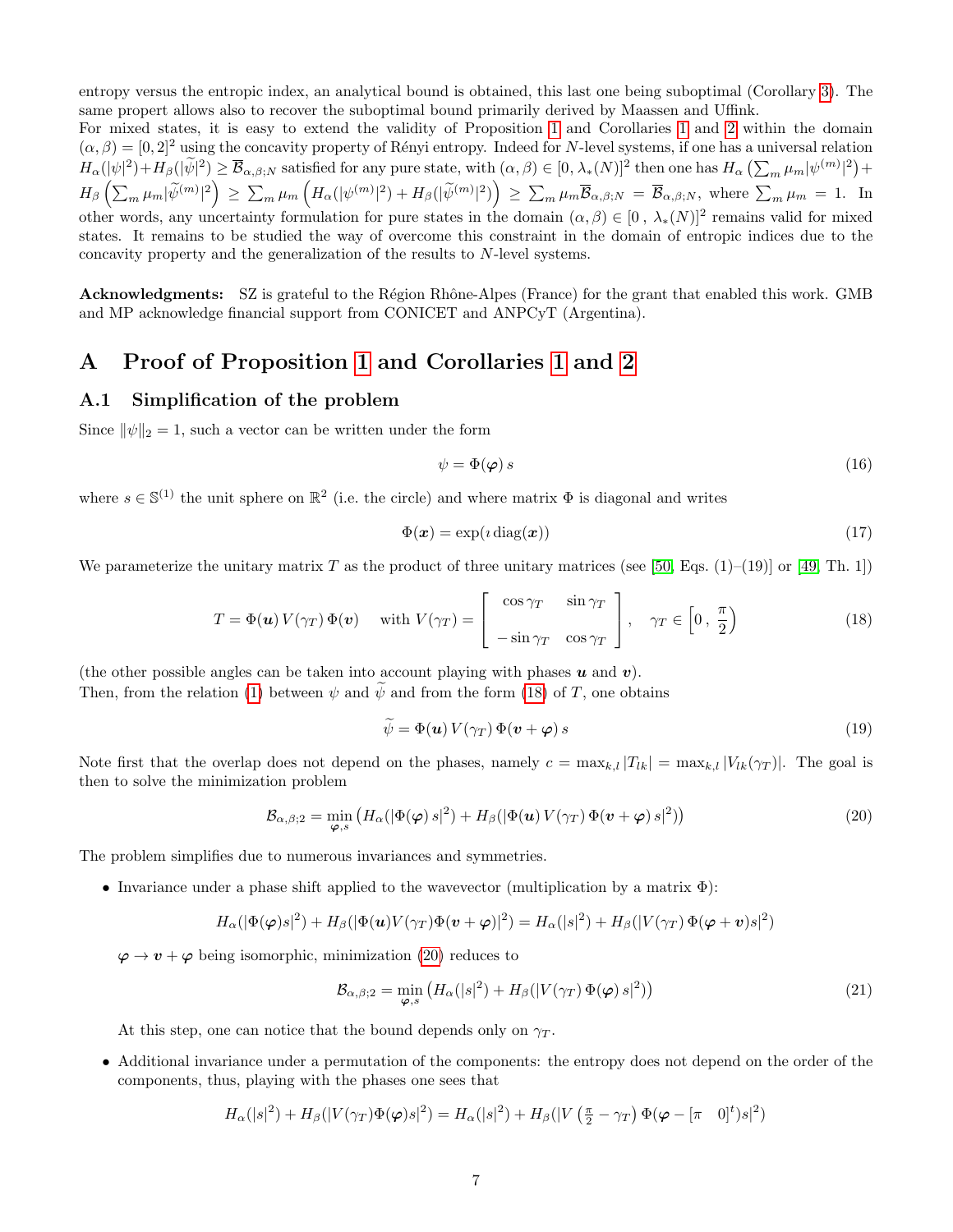and thus the minimization problem [\(21\)](#page-6-2) reduces a step more,

$$
\mathcal{B}_{\alpha,\beta;2} = \min_{\varphi,s} \left( H_{\alpha}(|s|^2) + H_{\beta}(|V(\gamma) \Phi(\varphi) s|^2) \right) \quad \text{where} \quad \gamma = \min \left( \gamma_T, \frac{\pi}{2} - \gamma_T \right) \in \left[ 0, \frac{\pi}{4} \right] \tag{22}
$$

This result prove now that the bound  $\mathcal{B}_{\alpha,\beta;2} = \mathcal{B}_{\alpha,\beta;2}(c)$  only depends on the overlap

$$
c = \cos \gamma = \max_{k,l=1,2} |T_{lk}| \tag{23}
$$

- Symmetries and periodicities on s: Note that  $s \in \mathbb{S}^{(1)}$  can write in terms of angle as  $s(\theta) = [\cos \theta \quad \sin \theta]$  $\sin \theta$ <sup>t</sup>
	- $\pi$ -periodicity: clearly,

$$
H_{\alpha}(|s(\theta)|^2) + H_{\beta}(|V(\gamma)\Phi(\varphi)s(\theta)|^2) = H_{\alpha}(|s(\theta + \pi)|^2) + H_{\beta}(|V(\gamma)\Phi(\varphi)s(\theta + \pi)|^2)
$$

so that one can restrict the search to  $\theta \in \left[-\frac{\pi}{2}, \frac{\pi}{2}\right]$ .

 $-\frac{\pi}{2}$ -symmetry: playing with the permutations and phases, it can be shown that

$$
H_{\alpha}(|s(\theta)|^2) + H_{\beta}(|V(\gamma)\Phi(\varphi)s(\theta)|^2) = H_{\alpha}(|s(\theta + \frac{\pi}{2})|^2) + H_{\beta}(|V(\gamma)\Phi(J\varphi)s(\theta + \frac{\pi}{2})|^2)
$$

where  $J = \begin{bmatrix} 0 & 1 \\ 1 & 0 \end{bmatrix}$ , allowing one to restrict a little bit more the interval  $\theta \in \begin{bmatrix} -\frac{\pi}{4}, \frac{\pi}{4} \end{bmatrix}$ .

– opposite angle: we can finally note that  $s(-θ) = \Phi((0 - π]^t) s(θ)$  so that

$$
H_{\alpha}(|s(\theta)|^2) + H_{\beta}(|V(\gamma)\Phi(\varphi)s(\theta)|^2) = H_{\alpha}(|s(-\theta)|^2) + H_{\beta}(|V(\gamma)\Phi(\varphi + [0 \quad \pi]^t)s(-\theta)|^2)
$$

allowing to retrict a step more to  $\theta \in \left[0\,,\,\frac{\pi}{4}\right]$ 

From these symmetries, the problem restricts to

<span id="page-7-0"></span>
$$
\mathcal{B}_{\alpha,\beta;2}(c) = \min_{\varphi,\theta \in [0,\frac{\pi}{4}]} \left( H_{\alpha}(|s(\theta)|^2) + H_{\beta}(|V(\gamma)\Phi(\varphi)s(\theta)|^2) \right) \quad \text{where} \quad \gamma = \min\left(\gamma_T, \frac{\pi}{2} - \gamma_T\right) \tag{24}
$$

#### A.2 The trivial case  $c = 1$

In this case,  $\gamma = 0$  and  $V(0) = I$  the identity. Clearly for  $s = \begin{bmatrix} 1 & 0 \end{bmatrix}^t$  one finds both  $H_\alpha(|s|^2) = 0$  and  $H_\beta(|V(0) \Phi(\varphi) s|^2) =$  $H_\beta(|s|^2) = 0$  and thus

$$
\mathcal{B}_{\alpha,\beta;2}(1) = 0\tag{25}
$$

# A.3 The general nontrivial case  $c < 1$

In this case, one has then  $0 < \gamma \leq \frac{\pi}{4}$ . Let us then proceed in two steps: (i) fix s (i.e.  $\theta$ ) and minimize the entropies sum over phases  $\varphi$ ; (ii) for the minimizing phase, that depends (in principle) on  $\theta$ ,  $\varphi(\theta)$ , determine the value of  $\theta$  that minimizes the entropies sum.

#### A.3.1 Minimization over phase  $\varphi$

Note that phases  $\varphi$  play a role only on the term  $H_\beta(|V(\gamma)\Phi(\varphi)s(\theta)|^2)$ . Note then that  $H_\beta(|V(\gamma)\Phi(\varphi)s(\theta)|^2)$  is invariant under multiplication of the argument by the scalar  $exp(\iota\varphi')$ , i.e. by shifting both components of  $\varphi$  by the same phase shift. Thus, without loss of generality, one can consider  $\varphi = [-\varphi_2 \quad \varphi_2]^t$  and thus

$$
|V(\gamma) \Phi(\varphi) s(\theta)|^2 = \cos^2 \varphi_2 \left[ \begin{array}{c} \cos^2(\gamma - \theta) \\ \sin^2(\gamma - \theta) \end{array} \right] + \sin^2 \varphi_2 \left[ \begin{array}{c} \cos^2(\gamma + \theta) \\ \sin^2(\gamma + \theta) \end{array} \right] \tag{26}
$$

Clearly both mappings  $\varphi_2 \mapsto -\varphi_2$  and  $\varphi_2 \mapsto \pi - \varphi_2$  leave the entropy unchanged so that, without loss of generality, one can consider  $\varphi_2 \in [0, \frac{\pi}{2}]$  only and the solutions are modulo  $\pi$ . The goal is then to minimize  $H_\beta(|V(\gamma)\Phi(\varphi)s(\theta)|^2)$ over  $\varphi_2 \in \left[0, \frac{\pi}{2}\right]$ , that is equivalent to find the maximum

$$
\max_{\varphi_2 \in [0, \frac{\pi}{2}]} \frac{\left(|V(\gamma) \Phi(\varphi) s(\theta)|^2\right)^{\beta}}{\beta - 1} \tag{27}
$$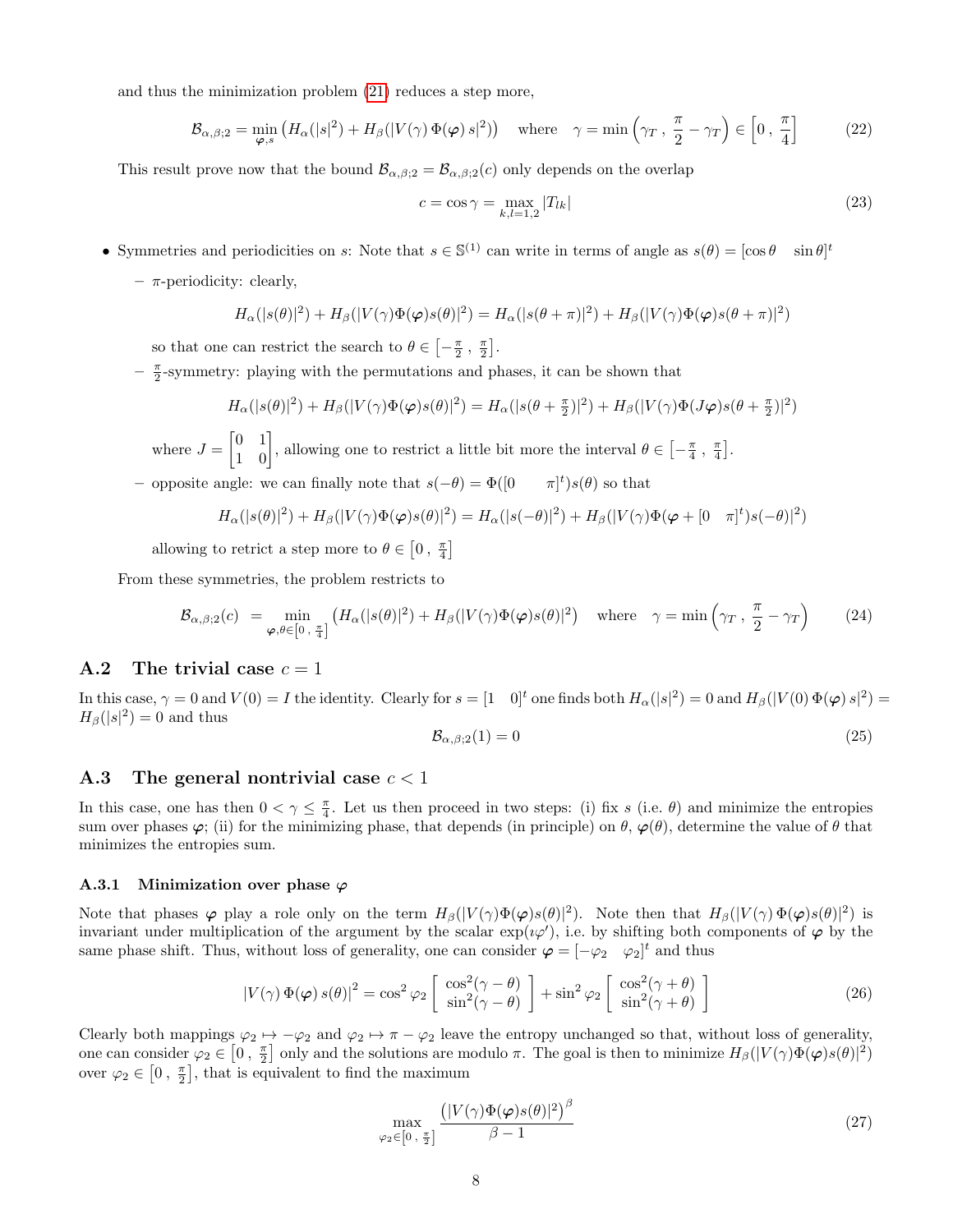Note now that  $|V(\gamma) \Phi(\varphi) s(\theta)|^2$  is a convex combination of the vectors  $[\cos^2(\gamma - \theta) \sin^2(\gamma - \theta)]^t$  and  $[\cos^2(\gamma +$  $\theta$ )  $\sin^2(\gamma + \theta)$ <sup>t</sup> (see Fig. [4\)](#page-8-0). Function  $x \mapsto \frac{\|x\|_{\beta}^{\beta}}{A-1}$  being convex [\[44,](#page-14-1) [52\]](#page-14-9), the maximum is attained on the border of the convex set defined by  $\left\{ |V(\gamma) \Phi(\varphi) s(\theta)|^2 \right\}$  $\varphi_2 \in [0, \frac{\pi}{2}]$  (see Fig. [4\)](#page-8-0), namely

$$
\max_{\varphi_2 \in [0, \frac{\pi}{2}]} \frac{\left(|V(\gamma)\Phi(\varphi)s(\theta)|^2\right)^{\beta}}{\beta - 1} = \max\left(\frac{\mathcal{D}_\beta(\gamma - \theta)}{\beta - 1}, \frac{\mathcal{D}_\beta(\gamma + \theta)}{\beta - 1}\right) \tag{28}
$$

where functions  $\mathcal{D}_{\lambda}$  are defined by

<span id="page-8-3"></span>
$$
\mathcal{D}_{\lambda}(\theta) = \left(\cos^2 \theta\right)^{\lambda} + \left(\sin^2 \theta\right)^{\lambda} \tag{29}
$$

corresponding to  $\varphi_2 = n\frac{\pi}{2}$ ,  $n = 0, 1$ .



<span id="page-8-0"></span>Figure 4: Vector  $z = |V(\gamma) \Phi(\varphi) s(\theta)|^2$  lives in the segment (the convex) that link vectors  $x = [\cos^2(\gamma - \theta) \sin^2(\gamma - \theta)]^t$  and  $y = [\cos^2(\gamma + \theta) \quad \sin^2(\gamma + \theta)]^t$ . The typical behavior of a convex function  $\mathbb{R}^2 \to \mathbb{R}$  is represented by the solid line, illustrating that the maximum is attaind in the boundary of the convex set.

One can go a step further, comparing  $\frac{\mathcal{D}_{\beta}(\gamma-\theta)}{\beta-1}$  and  $\frac{\mathcal{D}_{\beta}(\gamma+\theta)}{\beta-1}$ . To this end, consider the difference

$$
\Delta(\theta, \gamma) = \frac{\mathcal{D}_{\beta}(\gamma - \theta) - \mathcal{D}_{\beta}(\gamma + \theta)}{\beta - 1}
$$
\n(30)

where  $(\gamma, \theta) \in [0, \frac{\pi}{4}]^2$ . From the obvious symmetries  $\Delta(\theta, \gamma) = \Delta(\gamma, \theta) = \Delta(\frac{\pi}{4} - \theta, \frac{\pi}{4} - \gamma)$ , one can restrict the study to the triangle

<span id="page-8-2"></span>
$$
D = \{ (\theta, \gamma) \in [0, \pi/4]^2, 0 \le \theta \le \min(\gamma, \pi/4 - \gamma) \}
$$
\n(31)

as depicted in Fig. [5.](#page-8-1) Note first that  $\Delta(\theta, 0) = 0$ , then let us study the variations on the segments  $\gamma = \theta_0 - \theta$  as pictured in Fig. [5.](#page-8-1)



<span id="page-8-1"></span>Figure 5: Illustration of the symmetries  $\Delta(\theta, \gamma) = \Delta(\gamma; \theta)$  $\Delta(\pi/4 - \theta, \pi/4 - \gamma) = \Delta(\theta, \gamma)$ . As an illustration, the point represented by a circle has three symmetric (squares) for which  $\Delta$  has the same value. Thus, (the signum of) function  $\Delta$  has only to be studied on domain D represented by zebras and given in Eq. [\(31\)](#page-8-2). The line in bold represents the segment  $\gamma = \theta_0 - \theta$ in D, where function  $\Delta$  is studied.

A simple derivation leads to

$$
\frac{\partial \Delta(\theta, \theta_0 - \theta)}{\partial \theta} = \frac{2\beta \sin(4\theta - 2\theta_0) \left( \left(\sin^2(2\theta - \theta_0)\right)^\beta - \left(\cos^2(2\theta - \theta_0)\right)^\beta \right)}{\beta - 1} \tag{32}
$$

Since  $0 \le \theta_0/2 \le \theta \le \theta_0 \le \pi/4$ , on has  $0 \le 2\theta - \theta_0 \le \pi/4$ , and thus on the one hand  $\sin(4\theta - 2\theta_0) \ge 0$  while on the other hand  $\sin(2\theta - \theta_0) \le \cos(2\theta - \theta_0)$ . This proves that the derivative is positive, and thus that  $\Delta(\theta, \theta_0 - \theta)$  increases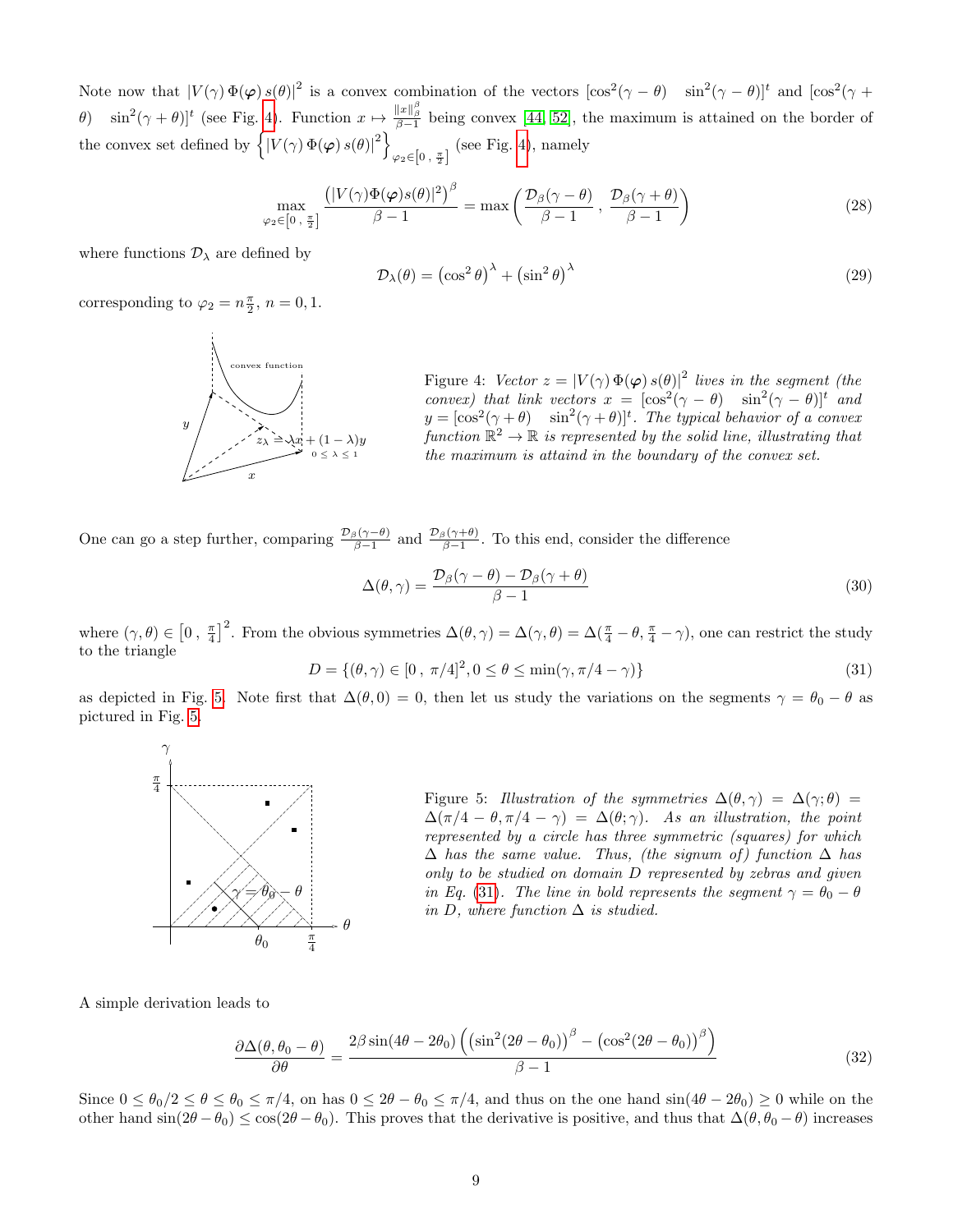with  $\theta$ . Together with  $\Delta(\theta_0, 0) = 0$  and the symmetries, we have proved then that in the whole square  $\left[0, \frac{\pi}{4}\right]^2$  one has  $\Delta(\theta, \gamma) \geq 0$ , i.e.  $\frac{\mathcal{D}(\gamma - \theta)}{\beta - 1} \geq \frac{\mathcal{D}(\gamma + \theta)}{\beta - 1}$  $\frac{(\gamma+\theta)}{\beta-1}$ . This finishes to prove that

$$
\min_{\varphi_2 \in [0, \frac{\pi}{2}]} H_{\beta}(|V(\gamma)\Phi(\varphi)s(\theta)|^2) = \frac{\log \mathcal{D}_{\beta}(\gamma - \theta)}{1 - \beta}
$$
\n(33)

obtained for

$$
\varphi_{2,\text{opt}} = 0 \tag{34}
$$

Note that due to the invariance of the entropies sum under the multiplication of the wavevector by a scalar  $\exp(i\varphi')$ , in some sense there exists a "unique" phase  $\varphi$  minimizing the entropies sum when s is fixed. Moreover, "this" phase does not depend on s.

#### A.3.2 Minimization over the angle  $\theta$

Before specializing the problem in different parts of the plane  $(\alpha, \beta)$ , one can simplify one step more the interval in  $\theta$ where the minimum of the entropies sum has to be sought. From the preceding section, minimization [\(24\)](#page-7-0) reduces to

$$
\mathcal{B}_{\alpha,\beta;2}(c) = \min_{\theta \in \left[0, \frac{\pi}{4}\right]} \left( \frac{\log \mathcal{D}_{\alpha}(\theta)}{1 - \alpha} + \frac{\log \mathcal{D}_{\beta}(\gamma - \theta)}{1 - \beta} \right) \quad \text{with} \quad D_{\lambda}(\theta) = \left(\cos^{2} \theta\right)^{\lambda} + \left(\sin^{2} \theta\right)^{\lambda} \tag{35}
$$

Deriving the functional to minimize gives

<span id="page-9-0"></span>
$$
\frac{\partial}{\partial \theta} \left( \frac{\log \mathcal{D}_{\alpha}(\theta)}{1 - \alpha} + \frac{\log \mathcal{D}_{\beta}(\gamma - \theta)}{1 - \beta} \right) = \frac{\mathcal{D}_{\alpha}'(\theta)}{(1 - \alpha)\mathcal{D}_{\alpha}(\theta)} - \frac{\mathcal{D}_{\beta}'(\gamma - \theta)}{(1 - \beta)\mathcal{D}_{\beta}(\gamma - \theta)} \tag{36}
$$

where the derivative in  $\theta$  of functions  $\mathcal{D}_{\lambda}$  writes

<span id="page-9-2"></span>
$$
\mathcal{D}'_{\lambda}(\theta) \equiv \frac{\partial \mathcal{D}_{\lambda}}{\partial \theta} = \lambda \sin(2\theta) \left( \left( \sin^2 \theta \right)^{\lambda - 1} - \left( \cos^2 \theta \right)^{\lambda - 1} \right) \tag{37}
$$

Since  $\theta \in [0, \pi/4]$ , one has both  $\sin(2\theta) \ge 0$  and  $\sin^2 \theta \le \cos^2 \theta$  and thus the first fraction of the right-hand side (rhs) of [\(36\)](#page-9-0) is positive. Moreover,  $\theta - \gamma \in [-\pi/4, \pi/4]$  and thus by the same reasoning the second fraction of the rhs of [\(36\)](#page-9-0) has the same signum as  $sin(2(\gamma - \theta))$ . Thus, for  $\theta \in (\gamma, \pi/4]$  the entropies sum is increasing. Necessarily the minimum of the entropies sum is given by  $0 \le \theta \le \gamma$ , reducing the interval where  $\theta$  has to be sought, i.e.

<span id="page-9-1"></span>
$$
\mathcal{B}_{\alpha,\beta;2}(c) = \min_{\theta \in [0,\,\gamma]} \left( \frac{\log \mathcal{D}_{\alpha}(\theta)}{1-\alpha} + \frac{\log \mathcal{D}_{\beta}(\gamma-\theta)}{1-\beta} \right) \tag{38}
$$

At this step, the minimum of [\(38\)](#page-9-1) can only be sought numerically, leading to Proposition [1.](#page-2-2) One can go a step further in special cases as we will see now.

#### **A.4** Special context  $(\alpha, \beta) \in [0, \frac{1}{2}]$  $\frac{1}{2}$ ]<sup>2</sup>.

Let us start from Eq. [\(36\)](#page-9-0), that gives the second derivative of the function to be minimize under the form

$$
\frac{\partial^2}{\partial \theta^2} \left( \frac{\log \mathcal{D}_\alpha(\theta)}{1 - \alpha} + \frac{\log \mathcal{D}_\beta(\gamma - \theta)}{1 - \beta} \right) = \frac{\mathcal{K}_\alpha(\theta)}{\left( \mathcal{D}_\alpha(\theta) \right)^2} + \frac{\mathcal{K}_\beta(\gamma - \theta)}{\left( \mathcal{D}_\beta(\gamma - \theta) \right)^2} \tag{39}
$$

where functions  $\mathcal{K}_{\lambda} = (\mathcal{D}_{\lambda}'' \mathcal{D}_{\lambda} - \mathcal{D}_{\lambda}'^2)/ (1 - \lambda)$  writes

$$
\mathcal{K}_{\lambda}(\theta) = \frac{2\lambda}{1-\lambda} \left( (2\lambda - 1) \left( \frac{\sin^2(2\theta)}{4} \right)^{\lambda - 1} - \left( \cos^2\theta \right)^{2\lambda - 1} - \left( \sin^2\theta \right)^{2\lambda - 1} \right) \tag{40}
$$

(one uses alternatively the fact that  $\cos^2 \theta - \sin^2 \theta = 2 \cos^2 \theta - 1 = 1 - 2 \sin^2 \theta$  and the identities  $\cos^2 \theta \sin^2 \theta =$  $\cos^2 \theta - \cos^4 \theta = \sin^2 \theta - \sin^4 \theta$ .

For  $\lambda \leq \frac{1}{2}$ , since one has then also  $\lambda < 1$  we can immediately conclude that the second derivative in  $\theta$  of the entropies sum is strictly negative, so that function  $\theta \mapsto \left( \frac{\log \mathcal{D}_{\alpha}(\theta)}{1-\alpha} + \frac{\log \mathcal{D}_{\beta}(\gamma-\theta)}{1-\beta} \right)$  is concave on  $\theta \in [0,\gamma]$  (the opposite function is convex) [\[52\]](#page-14-9). Thus, the minimum (the maximum of the oposite) is attain in the border of the convex line  $[0, \gamma]$ , i.e. either for  $\theta = 0$ , or for  $\theta = \gamma$ . It remains then to compare the values of the function at these extremal points, i.e. from [\(38\)](#page-9-1)–[\(29\)](#page-8-3) to compare  $\frac{\log \mathcal{D}_{\alpha}(\gamma)}{1-\alpha}$  and  $\frac{\log \mathcal{D}_{\beta}(\gamma)}{1-\beta}$  with  $D_{\lambda}$  given in Eq. [\(7\)](#page-2-2). Since the Rényi entropy  $H_{\lambda}$  is a decreasing function versus  $\lambda$  [\[10,](#page-12-5) [13,](#page-12-8) [44\]](#page-14-1), together with the expression [\(29\)](#page-8-3) of  $D_{\lambda}$  and  $c = \cos \gamma$  one obtains Corollary [1.](#page-3-1)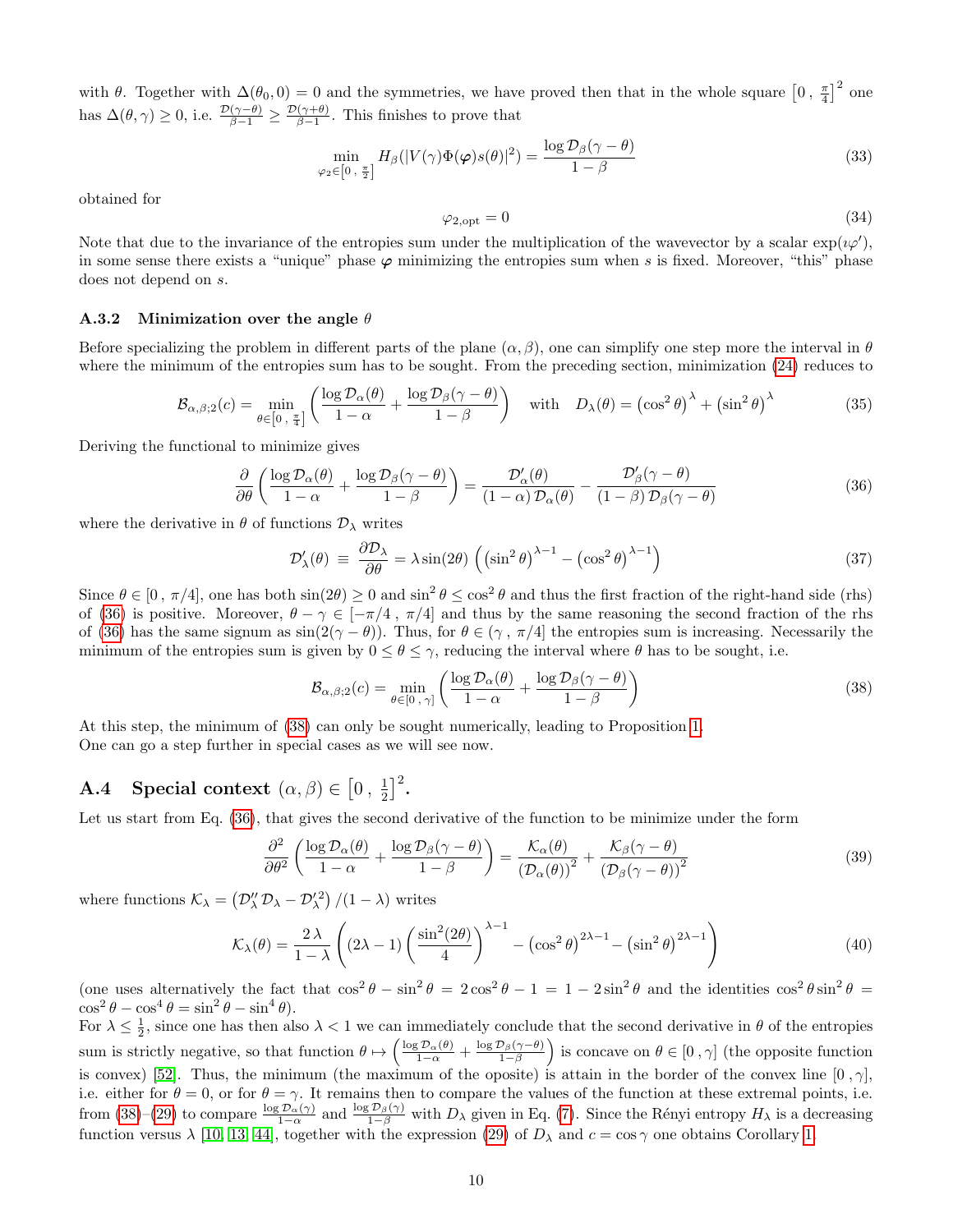## A.5 Semi-analytical results when  $\alpha = \beta$ .

In order to simplify the notation, let us denote the function to minimize as

$$
\mathcal{F}_{\alpha}(\theta) = \frac{\log \mathcal{D}_{\alpha}(\theta) + \log \mathcal{D}_{\alpha}(\gamma - \theta)}{1 - \alpha} \tag{41}
$$

with  $\mathcal{D}_{\alpha}$  defined in Eq. [\(29\)](#page-8-3), so that the problem is to minimize  $\mathcal{F}_{\alpha}$  over  $\theta \in [0, \gamma]$ . One can go a step further observing the trivial symmetry  $\mathcal{F}_{\alpha}(\theta) = \mathcal{F}_{\alpha}(\gamma - \theta)$ , so the the problem reduces to

$$
\mathcal{B}_{\alpha,\alpha;2}(c) = \min_{\theta \in [0, \frac{\gamma}{2}]} \mathcal{F}_{\alpha}(\theta)
$$
\n(42)

.

Since the case  $(\alpha, \beta) \in [0, \frac{1}{2}]^2$  is already treated, one concentrates here in the context  $\alpha = \beta > \frac{1}{2}$ . Recall also that we exclude here the case  $\alpha = 1$ : it will be recover by taking the limit  $\alpha \to 1$ . Deriving  $\mathcal{F}_{\alpha}$  versus  $\theta$  leads to

$$
\mathcal{F}'_{\alpha}(\theta) = \frac{\partial}{\partial \theta} \mathcal{F}_{\alpha}(\theta) = \frac{1}{1 - \alpha} \left( \frac{\mathcal{D}'_{\alpha}(\theta)}{\mathcal{D}_{\alpha}(\theta)} - \frac{\mathcal{D}'_{\alpha}(\gamma - \theta)}{\mathcal{D}_{\alpha}(\gamma - \theta)} \right)
$$
(43)

where  $\mathcal{D}'_{\alpha}$  was already explicited in Eq. [\(37\)](#page-9-2).  $\mathcal{F}'_{\alpha}$  clearly vanish when  $\theta = \frac{\gamma}{2}$  which gives a possible solution. The question now is to determine if the extremum is a global minimum or not.

#### $\mathbf{A.5.1} \quad \textbf{When } c = 1/$ √ 2

In this case,  $\gamma = \frac{\pi}{4}$  and it is easy to see that  $\mathcal{D}'_{\alpha}(0) = \mathcal{D}'_{\alpha}(\gamma) = 0$ . Thus,  $\theta = 0$  gives another solution to  $\mathcal{F}'_{\alpha}(\theta) = 0$ . We observe then the following behaviours, already noticed in [\[31\]](#page-13-9) :

- $\theta = 0$  is the unique solution for  $\alpha < \alpha^{\dagger} \approx 1.430$ , leading to the bound  $\frac{\log [c^{2\alpha} + (1-c^2)^{\alpha}]}{1-\alpha} = \log 2$ .
- When  $\alpha > \alpha^{\dagger}$  the unique solution is given by  $\theta = \frac{\gamma}{2}$ , leading to the bound  $\frac{2 \log\left[\left(\frac{1+c}{2}\right)^{\alpha} + \left(\frac{1-c}{2}\right)^{\alpha}\right]}{1-\alpha}$  $2 \log \left[ \left( \frac{2+\sqrt{2}}{4} \right)^{\alpha} + \left( \frac{2-\sqrt{2}}{4} \right)^{\alpha} \right]$  $1-\alpha$
- When  $\alpha = \alpha^{\dagger}$ , there is a phase transition: both  $\theta = 0$  and  $\theta = \frac{\gamma}{2}$  give the minimum bound log 2, while  $\alpha^{\dagger}$  is the unique solution of  $2 \log \left[ \left( \frac{2+\sqrt{2}}{4} \right)^{\alpha} + \left( \frac{2-\sqrt{2}}{4} \right)^{\alpha} \right]$  $\frac{1}{1-\alpha}$  = log 2. Note that the unicity is insured from the the fact that the entropy is a decreasing function of the index [\[10,](#page-12-5) [13,](#page-12-8) [44\]](#page-14-1).

**A.5.2** When  $c \in (1/$ √  $2, 1)$ 

In this case, one still has  $\mathcal{D}'_{\alpha}(0) = 0$  but clearly for any  $\theta \in (0, \frac{\pi}{4}), \frac{\mathcal{D}'_{\alpha}(\theta)}{1-\alpha} > 0$ . In other words,  $\mathcal{F}'_{\alpha}(0) < 0$  so that  $\theta = 0$  cannot be a solution to  $\mathcal{F}'_{\alpha}(\theta) = 0$ : all the possible solutions are then in  $(0, \frac{\gamma}{2}]$ . We observe numerically the following behavior: For any fixed c, there exist a  $\alpha^*(c)$  so that

- for  $\alpha \in (0.5, \alpha^*(c))$ , the optimal angle  $\theta_{\text{opt}}(\alpha)$  is in  $(0, \frac{\gamma}{2})$  and can only be numerically seek. The bound is then numerically expressed as well. Moreover,  $\theta_{opt}(\alpha)$  increases continuously from 0 to  $\frac{\gamma}{2}$ .
- For  $\alpha \ge \alpha^*(c)$  the only minimum is given for  $\theta = \frac{\gamma}{2}$ , leading to the bound  $\frac{2 \log[(\frac{1+c}{2})^{\alpha} + (\frac{1-c}{2})^{\alpha}]}{1-\alpha}$  $\frac{1-\alpha}{1-\alpha}$ ; thus, there is no transition phase in this context.

# B Expression of the minimizers

#### B.1 Proof of Proposition [2](#page-3-0)

Let us first recall that the entropies sum is insensitive to the multiplication of the wavector by a scalar  $e^{i\varphi}$ , and thus from a minimizer  $\psi_0$  we will obtain families of minimizers of the form  $\{e^{i\varphi}\psi_0\}_{\varphi\in[0, 2\pi)}$ .

Recall that any unitary matrix  $T$  can be parameterized under the form

$$
T = \Phi(\mathbf{u}) V(\gamma_T) \Phi(\mathbf{v}) \quad \text{with} \quad V(\gamma_T) = \begin{bmatrix} \cos \gamma_T & \sin \gamma_T \\ -\sin \gamma_T & \cos \gamma_T \end{bmatrix}, \quad \Phi(\mathbf{x}) = \exp(\imath \operatorname{diag}(\mathbf{x})), \quad \gamma_T \in \begin{bmatrix} 0 \\ 0 \\ 0 \end{bmatrix}
$$
 (44)

(see [\[50,](#page-14-7) Eqs. (1)–(19)] or [\[49,](#page-14-6) Th. 1]). Let us denote by  $\{\theta_{\text{opt}}^{(i)}\}_{i\in\mathcal{I}}$ , the ensemble of the minimizers angles in [0,  $\gamma$ ] of Eq. [\(6\)](#page-2-3)–Eq. [\(38\)](#page-9-1) where  $\mathcal I$  indices each solution.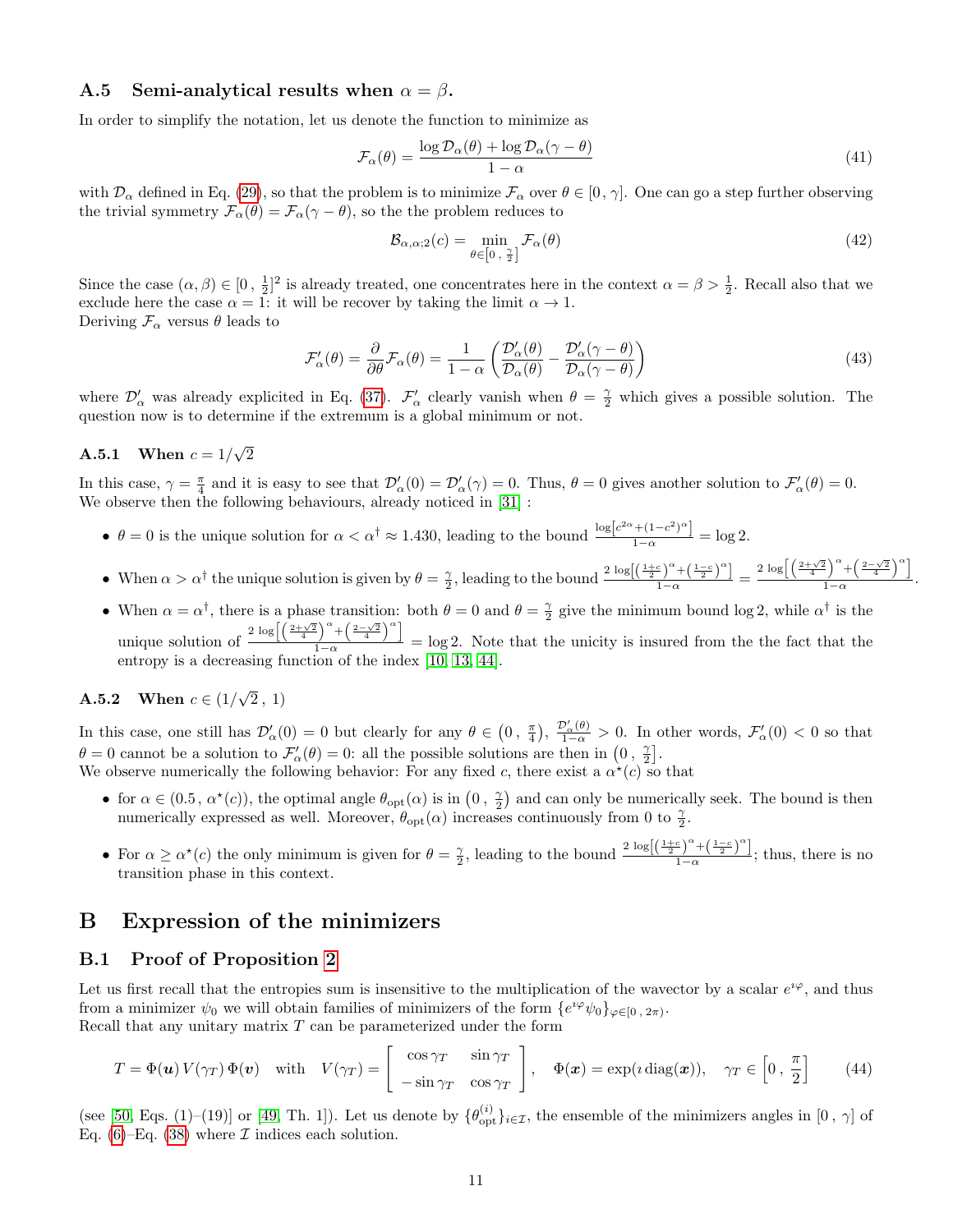- Case  $\gamma_T = \gamma \in [0, \frac{\pi}{4}]$ . We have that  $T\psi = \Phi(u)V(\gamma)\Phi(v)\psi$  so that an ensemble of minimizers takes the form  $\left\{e^{i\varphi}\Phi(-\bm{v})s(\theta_{\rm opt}^{(i)})\right\}_{i=1}^4$  $\sum_{i\in\mathcal{I},\varphi\in[0\,,\,2\pi)}$ .
	- Symmetry θ → −θ: From the study of the preceding section, it is immediate that  $\left\{e^{i\varphi}\Phi(-\boldsymbol{v}+[\mathbf{0} \quad \pi]^t)s(-\theta_{\rm opt}^{(i)})\right\}$  $i\in\mathcal{I},\varphi\in[0,2\pi)$  is also a family of minimizers. It turns out that it is the same family, than that obtained from the  $\theta_{\rm opt}^{(i)}$ .
	- $-$  Symmetry  $\theta \to \theta + \frac{\pi}{2}$ : From the preceding section, from angles  $\theta_{opt}^{(i)}$  one obtains now the family of minimizers  $\left\{e^{\imath \varphi} \Phi(-\boldsymbol{v}) s\left(\theta_{\mathrm{opt}}^{(i)}+\frac{\pi}{2}\right)\right\}$  $\sum_{i\in\mathcal{I},\varphi\in[0\,,\,2\pi)}$ .
	- Symmetry  $\theta \to \theta + \pi$ : Clearly, one obtains the same families (starting respectively from the  $\theta_{\text{opt}}^{(i)}$  and from the the  $\theta_{opt}^{(i)} + \frac{\pi}{2}$ .

In a conclusion, for  $\gamma_T = \gamma$  the minimizers take the form

$$
\psi_{\text{opt}}^{(i,\varphi,n)} = e^{i\varphi}\Phi(-v) \begin{bmatrix} \cos\left(\theta_{\text{opt}}^{(i)} + n\frac{\pi}{2}\right) \\ \sin\left(\theta_{\text{opt}}^{(i)} + n\frac{\pi}{2}\right) \end{bmatrix} \quad \text{with} \quad i \in \mathcal{I}, \quad n = 0,1 \quad \text{and} \quad \varphi \in [0, 2\pi)
$$

• Case  $\gamma_T = \frac{\pi}{2} - \gamma \in [0, \frac{\pi}{4}]$ . We have now  $T\psi = \Phi(u)JV(\gamma)\Phi(v + [0, \pi]^t)\psi$  so that an ensemble of minimizers takes the form  $\left\{e^{i\varphi}\Phi(-\boldsymbol{v}-\left[0\quad\pi\right]^t)s(\theta_{\text{opt}}^{(i)})\right\}$  $\begin{aligned} \hat{e}_{i\in\mathcal{I},\varphi\in[0\,,\,2\pi)}=\,\Big\{e^{\imath\varphi}\Phi(-\bm{v})s(-\theta_{\rm opt}^{(i)})\Big\}, \end{aligned}$  $\sum_{i\in\mathcal{I},\varphi\in[0,2\pi)}$ . Then, following the same steps than before, one obtains in this case the family of minimizers

$$
\psi_{\text{opt}}^{(i,\varphi,n)} = e^{i\varphi}\Phi(-\boldsymbol{v}) \begin{bmatrix} \cos\left(-\theta_{\text{opt}}^{(i)} + n\frac{\pi}{2}\right) \\ \sin\left(-\theta_{\text{opt}}^{(i)} + n\frac{\pi}{2}\right) \end{bmatrix} \quad \text{with} \quad i \in \mathcal{I}, \quad n = 0,1 \quad \text{and} \quad \varphi \in [0, 2\pi)
$$

One can unify both cases by noting than the signum before the angle  $\theta_{\text{opt}}^{(i)}$  is nothing moe than sign  $(\frac{\pi}{4} - \gamma_T)$ , leading to the expression given in Proposition [2.](#page-3-0)

## B.2 A step more in the case  $\alpha = \beta$ .

One has seen numerically the existence of a unique optimal angle  $\theta_{opt} \in [0, \frac{\gamma}{2}]$  (with  $\gamma = \arccos c$ ) leading to the minimal bound of the entropies sum. Moreover, we have seen that the entropies sum is invariant under the transformation  $\theta \to \gamma - \theta$ . This leads to the possible angles represented in Fig. [6\(](#page-12-17)b), respectively for  $\gamma_T \in [0, \frac{\pi}{4}]$ (circles) and  $\gamma_T \in \left[\frac{\pi}{4}, \frac{\pi}{2}\right]$  (crosses). As a conclusion,

$$
\theta_{\text{opt}}^{(i)} = \frac{\gamma}{2} + i\left(\frac{\gamma}{2} - \theta_{\text{opt}}\right) \quad \text{with} \quad i \in \mathcal{I} = \{-1, 1\},
$$

leading to the minimizers given in corolary [2.](#page-4-1)

# References

- <span id="page-11-0"></span>[1] W. Heisenberg. Über den anschaulichen inhalt der quantentheoretischen kinematik und mechanik. Zeitschrift für Physik A, 43(3-4):172–198, March 1927.
- <span id="page-11-1"></span>[2] E. H. Kennard. Zur quantenmechanik einfacher bewegungstypen. Zeitschrift für Physik, 44(4-5):326–352, April 1927.
- <span id="page-11-2"></span>[3] H. P. Robertson. The uncertainty principle. Physical Review Letters, 34(1):163–164, July 1929.
- <span id="page-11-3"></span>[4] G. Samorodnitsky and M. S. Taqqu. Stable Non-Gaussian Random Processes. Stochastic Models with infinite Variance. Chapman & Hall, New-York, 1994.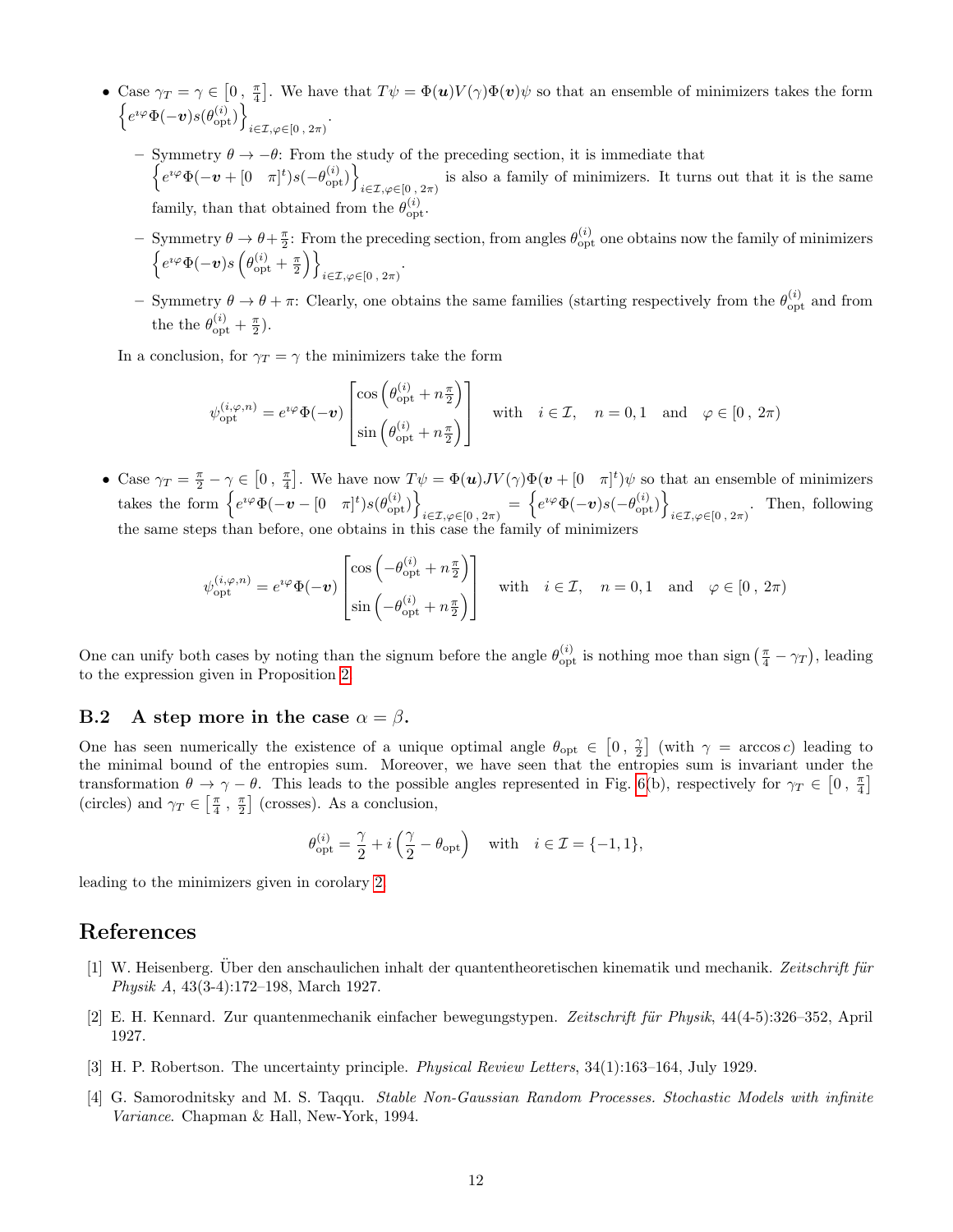

<span id="page-12-17"></span>Figure 6: (a) Angles issued from the optimal one in the case where  $\gamma_T \in \left[0, \frac{\pi}{4}\right]$  (circle) and where  $\gamma_T \in \left[\frac{\pi}{4}, \frac{\pi}{2}\right]$ (crosses) in the general case. For sake of readness, in this illustration we assume that  $\theta_{\rm opt}$  is unique. (b) Same as in (a), when  $\alpha = \beta$ , taking into account the symmetries in this special case.

- <span id="page-12-0"></span>[5] A. Luis. Complementary and certainty relations for two-dimensional systems. Physical Review A, 64(1):012103, July 2001.
- <span id="page-12-1"></span>[6] A. Luis. Effect of fluctuations measures on the uncertainty relations between two observables: Different measures lead to opposite conclusions. Physical Review A, 84(3):034101, September 2011.
- <span id="page-12-2"></span>[7] S. Zozor. Bruit, Non-linéaire et Information : quelques résultats. Habilitation à Diriger des Recherches, Institut National Polytechnique de Grenoble, Grenoble, France, June 2012.
- <span id="page-12-3"></span>[8] C. E. Shannon. A mathematical theory of communication. The Bell System Technical Journal, 27:623–656, October 1948.
- <span id="page-12-4"></span>[9] A. Rényi. On measures of entropy and information. in Proceeding of the 4th Berkeley Symposium on Mathematical Statistics and Probability, 1:547–561, 1961.
- <span id="page-12-5"></span>[10] T. M. Cover and J. A. Thomas. Elements of Information Theory. John Wiley & Sons, Hoboken, New Jersey, 2nd edition, 2006.
- <span id="page-12-6"></span>[11] I. I. Hirschman. A note on entropy. American Journal of Mathematics, 79(1):152–156, January 1957.
- <span id="page-12-7"></span>[12] I. Bialynicki-Birula and J. Mycielski. Uncertainty relations for information entropy in wave mechanics. Communications in Mathematical Physics, 44(2):129–132, June 1975.
- <span id="page-12-8"></span>[13] H. Maassen and J. B. M. Uffink. Generalized entropic uncertainty relations. Physical Review Letters, 60(12):1103– 1106, March 1988.
- <span id="page-12-9"></span>[14] D. Deutsch. Uncertainty in quantum measurements. Physical Review Letters, 50(9):631–633, February 1983.
- <span id="page-12-10"></span>[15] I. Bialynicki-Birula. Entropic uncertainty relations. Physics Letters, 103A(5):253–254, July 1984.
- <span id="page-12-11"></span>[16] A. K. Rajagopal. The Sobolev inequality and the Tsallis entropic uncertainty relation. Physics Letters A, 205(1):32–36, September 1995.
- <span id="page-12-12"></span>[17] M. Portesi and A. Plastino. Generalized entropy as measure of quantum uncertainty. Physica A, 225(3-4):412–430, April 1996.
- <span id="page-12-13"></span>[18] I. Bialynicki-Birula. Formulation of the uncertainty relations in terms of the Rényi entropies. *Physical Review A*, 74(5), November 2006.
- <span id="page-12-14"></span>[19] S. Zozor and C. Vignat. On classes of non-Gaussian asymptotic minimizers in entropic uncertainty principles. Physica A, 375(2):499–517, March 2007.
- <span id="page-12-15"></span>[20] S. Zozor, M. Portesi, and C. Vignat. Some extensions to the uncertainty principle. Physica A, 387(18-19):4800– 4808, August 2008.
- <span id="page-12-16"></span>[21] S. Wehner and A. Winter. Entropic uncertainty relations – a survey. New Journal of Physics, 12:025009, February 2010.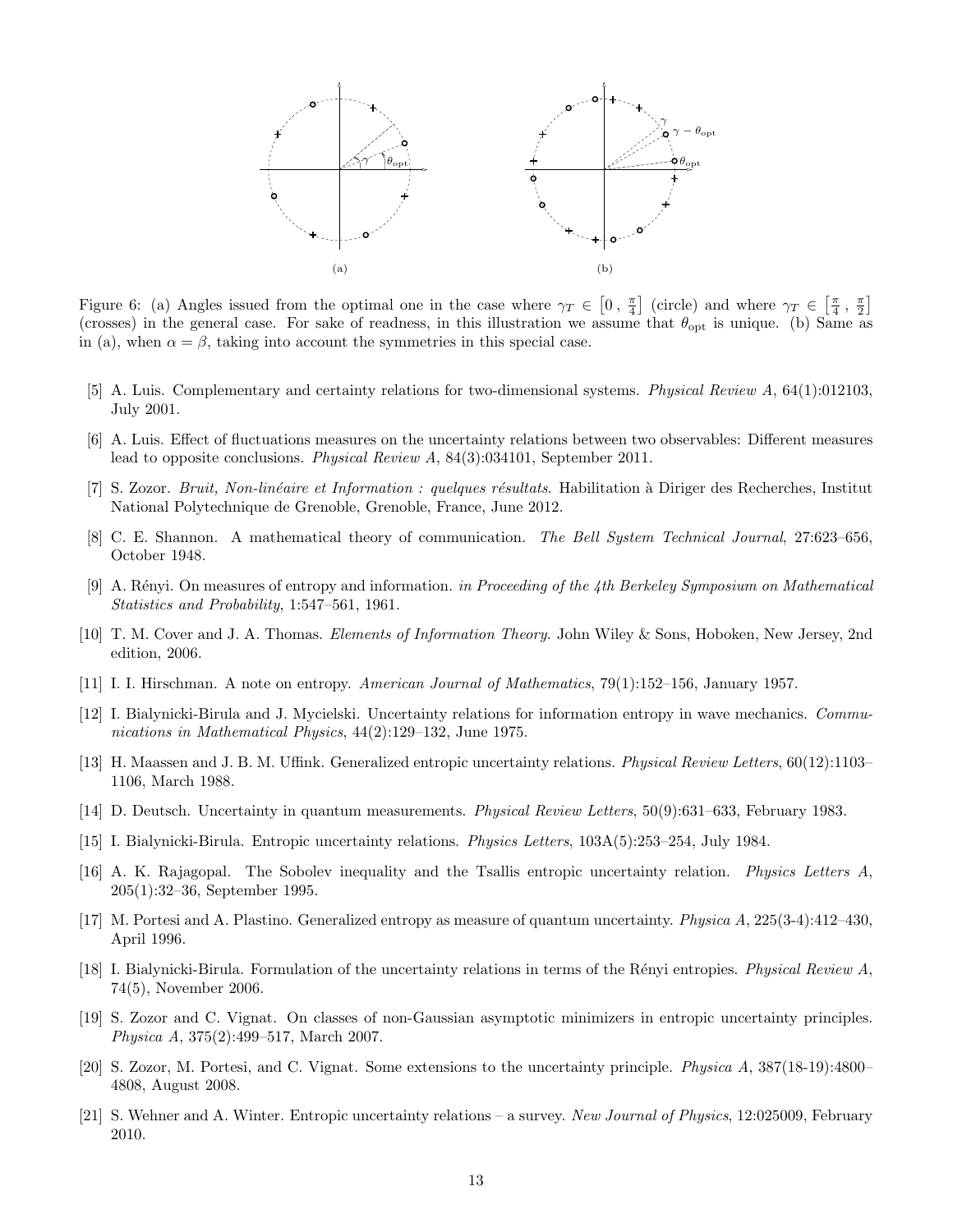- <span id="page-13-0"></span>[22] K. D. Sen, editor. Statistical Complexity. Application in Electronic Structure. Springer Verlag, New-York, 2011.
- <span id="page-13-1"></span>[23] J. S. Dehesa, S. López-Rosa, and D. Manzano. Entropy and complexity analyses of D-dimensional quantum systems. In K. D. Sen, editor, *Statistical Complexities: Application to Electronic Structure*. Springer, Berlin, 2010.
- <span id="page-13-2"></span>[24] E. Romera, J. C. Angulo, and J. S. Dehesa. Fisher entropy and uncertaintylike relationships in many-body systems. Physical Review A, 59(5):4064–4067, May 1999.
- <span id="page-13-3"></span>[25] E. Romera, P. Sánchez-Moreno, and J. S. Dehesa. Uncertainty relation for Fisher information of D-dimensional single-particle systems with central potentials. Journal of Mathematical Physics, 47(10):103504, October 2006.
- <span id="page-13-4"></span>[26] P. Sánchez-Moreno, R. González-Férez, and J. S. Dehesa. Improvement of the Heisenberg and Fisher-informationbased uncertainty relations for D-dimensional potentials. New Journal of Physics, 8:330, December 2006.
- <span id="page-13-5"></span>[27] S. Zozor, M. Portesi, P. S´anchez-Moreno, and J. S. Dehesa. Position-momentum uncertainty relation based on moments of arbitrary order. *Physical Review A*,  $83(5):052107$ , May 2011.
- <span id="page-13-6"></span>[28] B. Ricaud and B. Torrésani. Refined support and entropic uncertainty inequalities.  $arXiv:1210.7711$  [cs.IT], 2012.
- <span id="page-13-7"></span>[29] A. E. Rastegin. Notes on entropic uncertainty relations beyond the scope of Riesz' therorem. International Journal of Theoretical Physics, 51(4):1300–1314, April 2012.
- <span id="page-13-8"></span>[30] G. M. Bosyk, M. Portesi, and A. Plastino. Collision entropy and optimal uncertainty. Physical Review A, 65(1):012108, January 2012.
- <span id="page-13-9"></span>[31] G. M. Bosyk, M. Portesi, F. Holik, and A. Plastino. On the connection between complementary and uncertainty principle in the Mach-Zehnder interferometric setting. Physica Scripta, 87(6):065002, june 2013.
- <span id="page-13-10"></span>[32] M. Elad and A. M. Bruckstein. A generalized uncertainty principle and sparse representation in pairs of bases. IEEE Transactions on Information Theory, 48(9):2558–2567, September 2002.
- <span id="page-13-11"></span>[33] S. Ghobber and P. Jaming. On uncertainty principles in the finite dimensional setting. Linear Algebra and its Applications, 435(15):751–768, August 2011.
- <span id="page-13-12"></span>[34] I. Bengtsson and K. Zyczkowski. Geometry of Quantum States: An Introduction to Quantum Entanglement. Cambridge University Press, Cambridge, 2006.
- <span id="page-13-13"></span>[35] J.-F. Bercher. Source coding with escort distributions and Rényi entropy bounds. Physics Letters A, 373(36):3235– 3238, August 2009.
- <span id="page-13-14"></span>[36] R. G. Baraniuk, P. Flandrin, A. J. E. M. Jansen, and O. J. J. Michel. Measuring time-frequency information content using the Rényi entropies. IEEE Transactions on Information Theory, 47(4):1391–1409, May 2001.
- <span id="page-13-15"></span>[37] A. O. Hero III, B. Ma, O. J. J. Michel, and J. Gorman. Application of entropic spanning graphs. IEEE Signal Processing Magazine, 19(5):85–95, September 2002.
- <span id="page-13-16"></span>[38] D. Harte. *Multifractals: Theory and applications*. Chapman & Hall / CRC, Boca Raton, 1st edition, 2001.
- <span id="page-13-17"></span>[39] H. G. E. Hentschel and I. Procaccia. The infinite number of generalized dimensions of fractals and strange attractor. Physica D, 8(3):435–444, September 1983.
- <span id="page-13-18"></span>[40] P. Jizba and T. Arimitsu. The world according to Rényi: thermodynamics of multifractal systems. Annals of Physics, 312(1):17–59, July 2004.
- <span id="page-13-19"></span>[41] A. G. Bashkirov. Maximum Rényi entropy principle for systems with power-law hamiltonians. Physical Review Letters, 93(13), September 2004.
- <span id="page-13-20"></span>[42] P. Jizba. Information theory and generalized statistics. In H.-T. Elze, editor, Decoherence and Entropy in Complex Systems: Selected Lectures from DICE (Decoherence, Information, Complexity and Entropy; Piombino, Italy, September 2-6, 2002), volume 633 of Lecture Notes in Physics, pages 362–376, Heidelberg, 2003. Springer Verlag.